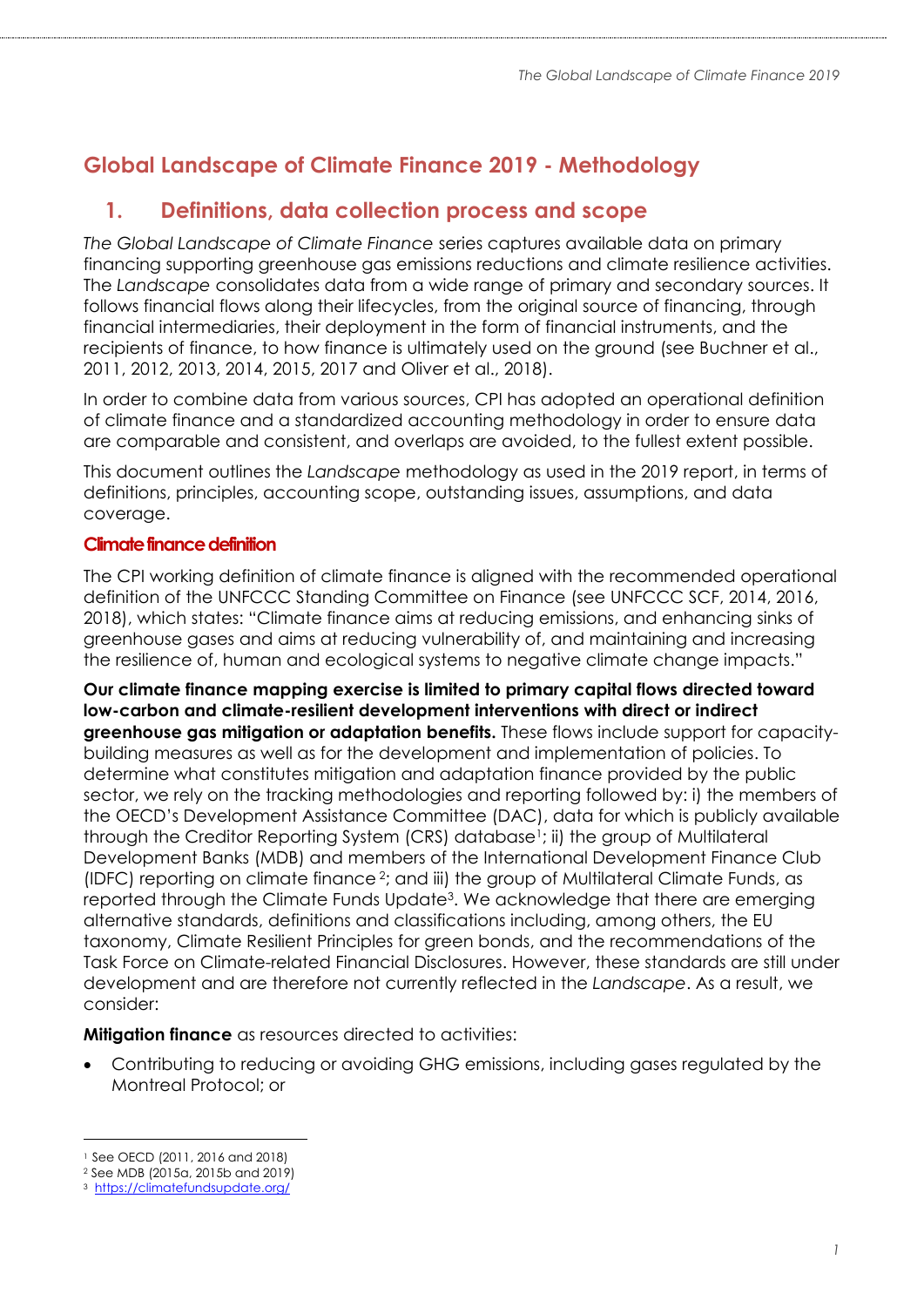• Maintaining or enhancing GHG sinks and reservoirs.

**Adaptation finance** as resources directed to activities aimed at reducing the vulnerability of human or natural systems to the impacts of climate change and climate-related risks, by maintaining or increasing adaptive capacity and resilience. Throughout the report we use the words 'climate resilience finance' and 'adaptation finance' interchangeably but acknowledge that differences exist between the two.

**Dual benefits finance** as resources directed to activities contributing to both "climate change mitigation" and "climate change adaptation" and meeting the respective criteria for each category. An afforestation project preventing slope erosion is an example of a "dual benefit" project because it brings significant adaptation benefits, while also making a positive contribution to mitigation (Klein et al., 2007).

CPI analysts endeavor to identify eligible and ineligible climate finance flows through a set of general principles discussed further below. While we make every effort to ensure the consistency of the data reported in the *Landscape*, we do not audit or verify data providers' application of climate finance definitions, and we rely on the reporting provided.

#### **Processof data collection and reporting**

Following an extensive data scoping exercise, datasets are intensively cleaned and processed. Where financing flows are detailed at the project level, data are checked manually for the consistency of information about actors, geographies, instruments and sectors. Desk research complements the cleaning process where the datasets are incomplete.

To ensure consistency and comparability in our data between the private and public sectors, we set and observe the following general principles when collecting and reporting the data:

#### **Avoid double counting**

 $\overline{a}$ 

CPI's *Landscape* tracks only those transactions that represent new money targeting climate-specific outcomes. For instance, both private research and development (R&D) for new technologies and investment in manufacturing for low-GHG and climate-resilient development are excluded, because at the technology deployment stage such costs are capitalized and factored in the investment amounts of new projects that implement these technologies, increasing the risk of double counting if the initial investment were to be tracked separately. Similarly, revenue support mechanisms such as feed-in tariffs pay back investment costs, so including them would constitute double counting. Thus, we do not track policy-induced revenue support mechanisms or other public subsidies<sup>4</sup> whose primary function is to pay back investment costs.<sup>5</sup>

There are significant overlaps between datasets such that the same flows are recorded several times. During the consolidation phase, CPI ranks sources of duplicate flows

<sup>4</sup> Please note that public subsidies for EVs are included as an exception. For further details, please refer to "Electric Vehicles" under "Assumptions" section.

<sup>5</sup> See Falconer and Stadelmann (2014) for further details on CPI's understanding and definition of key climate finance terms.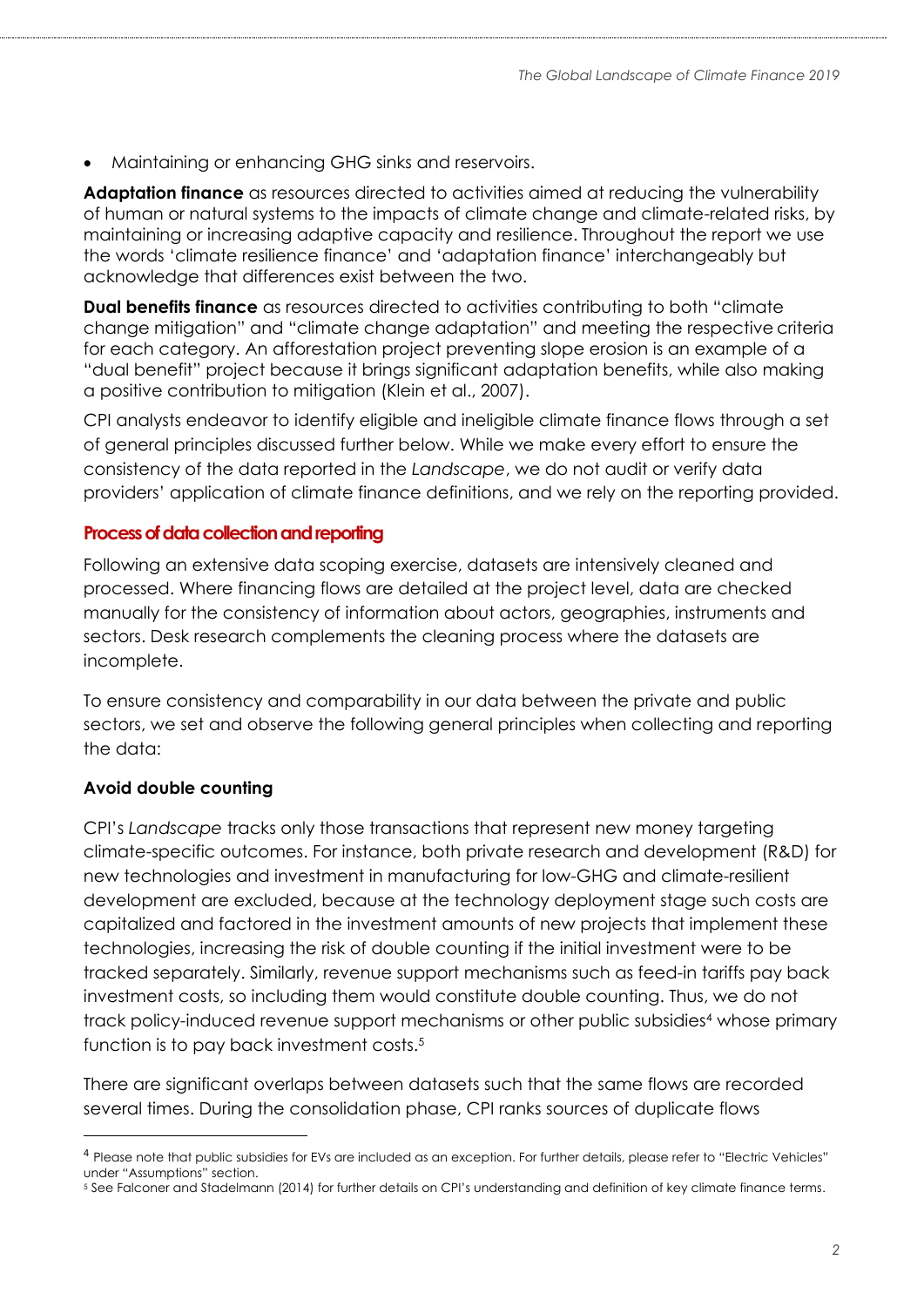according to reliability and comprehensiveness, selecting only the highest quality entry for each overlapped transaction in order to avoid double counting.

### **Track primary investment**

The *Landscape* captures total primary financial transactions and investment costs or, where tracked, components of activities that directly contribute to adaptation and/or mitigation, plus public framework and capacity development expenditures (e.g., development of national climate strategies). Secondary market transactions (e.g., re-selling of stakes or public trading on financial markets) are not tracked because they do not represent new investment targeting climate-specific outcomes, but rather money being exchanged for existing assets.

### **Exclude carbon emissions lock-in**

Investments and expenditures captured in the *Landscape* do not capture investments that have a high risk of locking in significant future greenhouse gas emissions. Based on this principle, fossil fuel-based lower-carbon and energy-efficient generation transactions, such as financing for efficiency retrofits of coal-fired power plants, are excluded.

## **Maximize granularity**

Wherever possible, CPI uses project level data to check and select flows. Project-level information is more likely to provide verifiable details on project characteristics, instruments, destinations of financing and financing structures. Where project-level data is not available or insufficiently complete for inclusion in the *Landscape*, aggregated data is used.

## **Include tangible financial commitments**

The figures reported in the *Landscape* represent financial commitments made during the period being tracked. Depending on the context (e.g. a public commitment by a government, versus a private financing contract agreed between corporate actors), commitments may refer to firm obligations by means of Board decisions on investment programs, closure of financing contracts or similar actions. Such commitments are backed by the necessary funds to provide specified assistance/financing to a project, recipient country, or any other partner organization. Financial resources committed record the amount of expected transfer at the time the contract was closed, or the commitment otherwise established, irrespective of the time required for the completion of disbursement.

Although the focus on commitments rather than disbursements may affect the sequencing of flows over time – given that committed amounts are often disbursed over a number of years – disbursement information would provide a more accurate picture of the actual volume of financial resources devoted to addressing climate change in a given year. However, consistent data on disbursements is often lacking across various actors. Note that CPI's country-specific Landscapes (to date, covering Germany, Indonesia, and Cote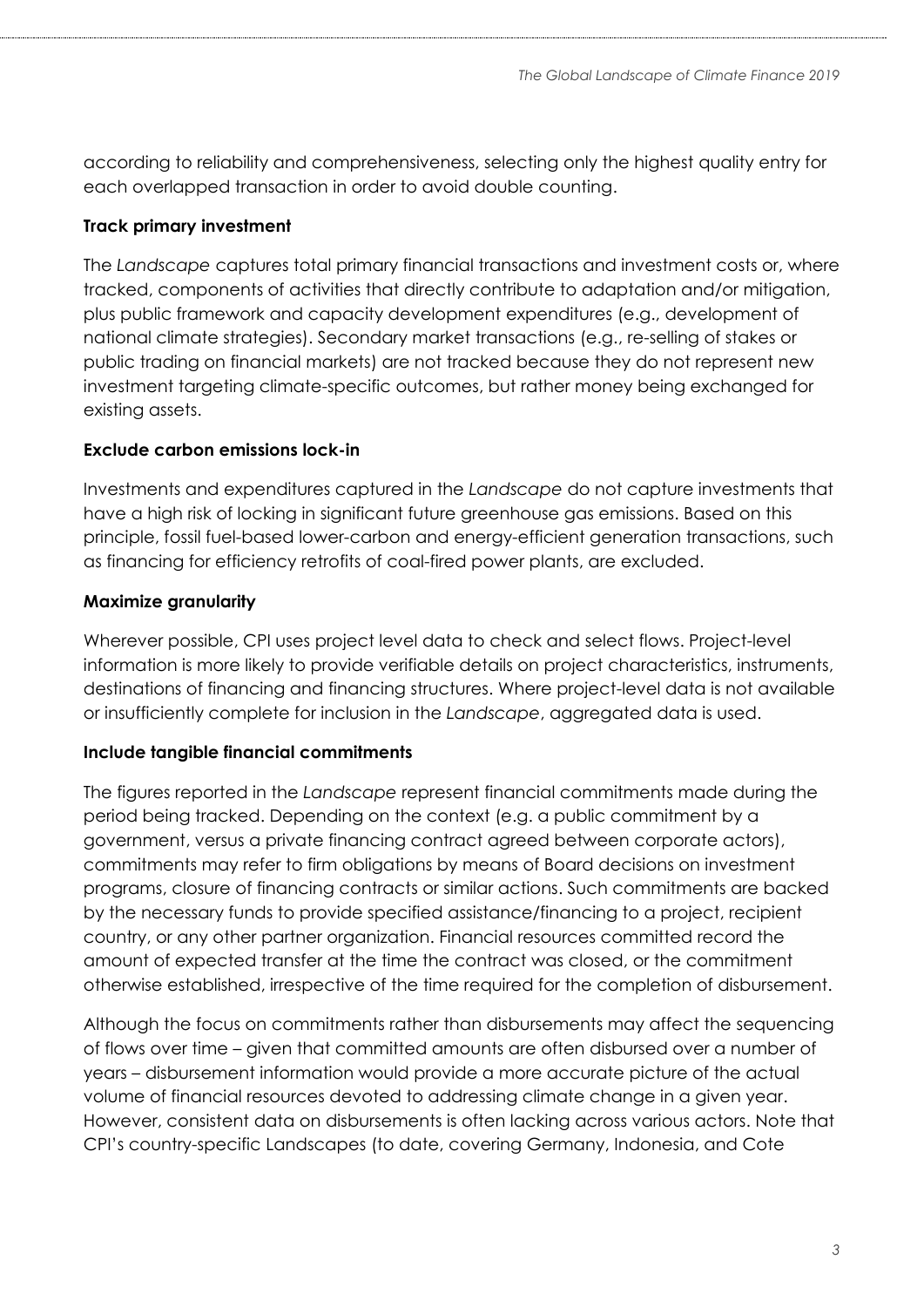d'Ivoire) capture disbursement data, as it is more readily available through national budget and expenditure systems.

It is important to note that we only track commitments from the institutions financed through their own funds and exclude any external funds managed and/or implemented by the institutions. For further details, please see *"[3](#page-5-0) [National and multilateral climate funds](#page-5-0)"* below.

### **Err toward conservativeness**

In case of insufficient details, CPI takes a conservative approach and prefers to underreport rather than over-report climate finance. A case in point is energy efficiency investment from the private sector: Due to methodological differences regarding how energy efficiency components, often part of a larger project, are estimated from external sources (IEA, 2019), these investments were not included in the report. In addition, the *Landscape* excludes risk management instruments like guarantees and insurance, since actual disbursements from these instruments are contingent upon uncertain future events.

### **Scope of accounting**

#### FINANCIAL INSTRUMENTS

The 2019 *Landscape* captures:

- **Grants**: Transfers made in cash, goods or services for which no repayment is required.
- **Project-level debt**: Debt relying on a project's cash flow for repayment.
	- *Low-cost debt* refers to loans extended at terms preferable to those prevailing on the market. We count the full amount of the loan, not the grant equivalent.
		- *Market-rate debt* refers to loans extended at regular market conditions.
- **Project-level equity**: Equity investment relying on the project's cash flow for repayment
- **Balance sheet financing**: Direct debt or equity investment by a company or financial institution<sup>6</sup>.

While we acknowledge the importance of risk management instruments and include them in our consolidated database, we exclude these instruments from the total climate finance figure as mentioned above. Guarantees are only exercised in particular circumstances, and there is a chance of there never being any financial outflow from the guarantor.<sup>7</sup> We recognize, however, the importance of such instruments in enabling increased private climate flows, in particular to areas and sectors with low risk appetites for private investment, and discuss their use in the full 2019 *Landscape* report.

<sup>6</sup> The share of climate finance allocated to different categories of financial instruments may not fully reflect reality, as our categorization is based on the quality of the data sources we can access.

<sup>7</sup> We acknowledge that risk management instruments are accounted by other organizations producing, collecting, aggregating and publishing data on climate finance flows, including the group of MDBs jointly reporting on climate finance and the OECD.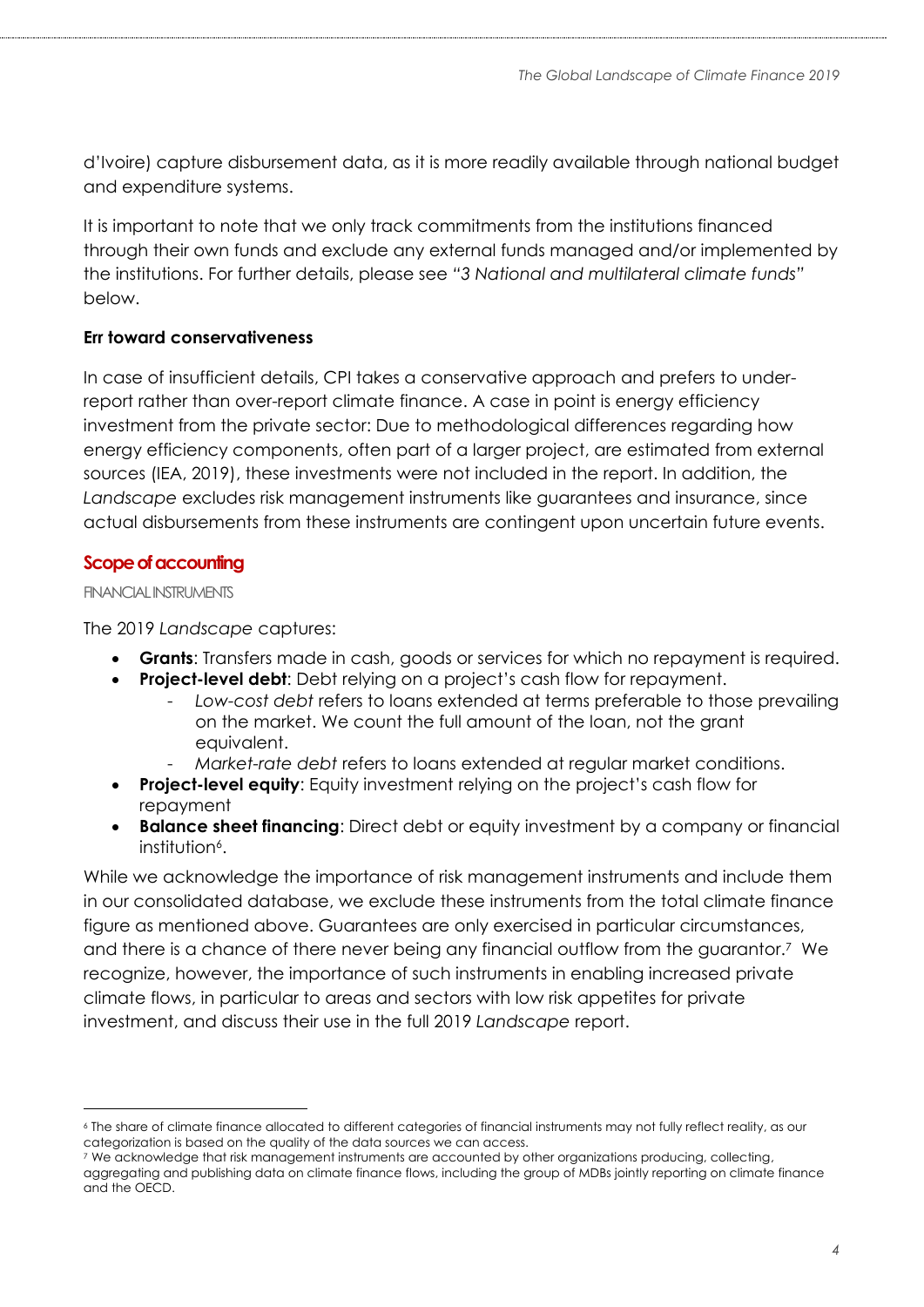# **2. Defining private and public climate finance**

The public versus private nature of financing is determined by the actors undertaking a given transaction.

We categorize private investors as:

- **Corporations**, which can have activities in the energy sector, in other sectors, or in both (e.g. a large water utility company installing both hydropower generation and water treatment facilities). This category merges project developers and corporate actors, two groups of investors kept distinct in *Landscapes* up until 2018. This distinction, while relevant in renewable markets, has limited application other sectors and has therefore been removed for simplicity and consistency across sectors.
- **Households**, i.e. family-level economic entities, which includes high-net-worth individuals and their intermediaries (e.g. family offices investing on their behalf);
- **Commercial financial institutions**, i.e. providers of private debt capital (and occasionally other instruments), including commercial and investment banks;
- **Institutional investors**, including insurance companies, asset management firms, pension funds, foundations, and endowments;
- **Private equity, venture capital and infrastructure funds**.

Due to data limitations as well as methodological and definitional issues, the 2019 *Landscape* treats partially or fully state-owned enterprises (SOEs) operating on a fully commercial basis as private entities. We acknowledge the sectoral ambiguity of SOEs as financial actors, and welcome efforts to harmonize definitions and clearly identify which SOE activities should be identified as public and private finance respectively.<sup>8</sup> Private finance tracked in the 2019 *Landscape* is limited to investment in renewable energy, electric vehicles and infrastructure projects from IJGlobal and from a Climate Bonds Initiative bond dataset. Please refer to Section [3,](#page-9-0) "[Mitigation and adaptation](#page-9-0) sectors and [activities](#page-9-0)" for further details on the sectors.

<sup>8</sup> Whether to allocate finance originating from SOEs operating under purely commercial terms as private or public finance is a matter that requires further consensus building (OECD, 2015).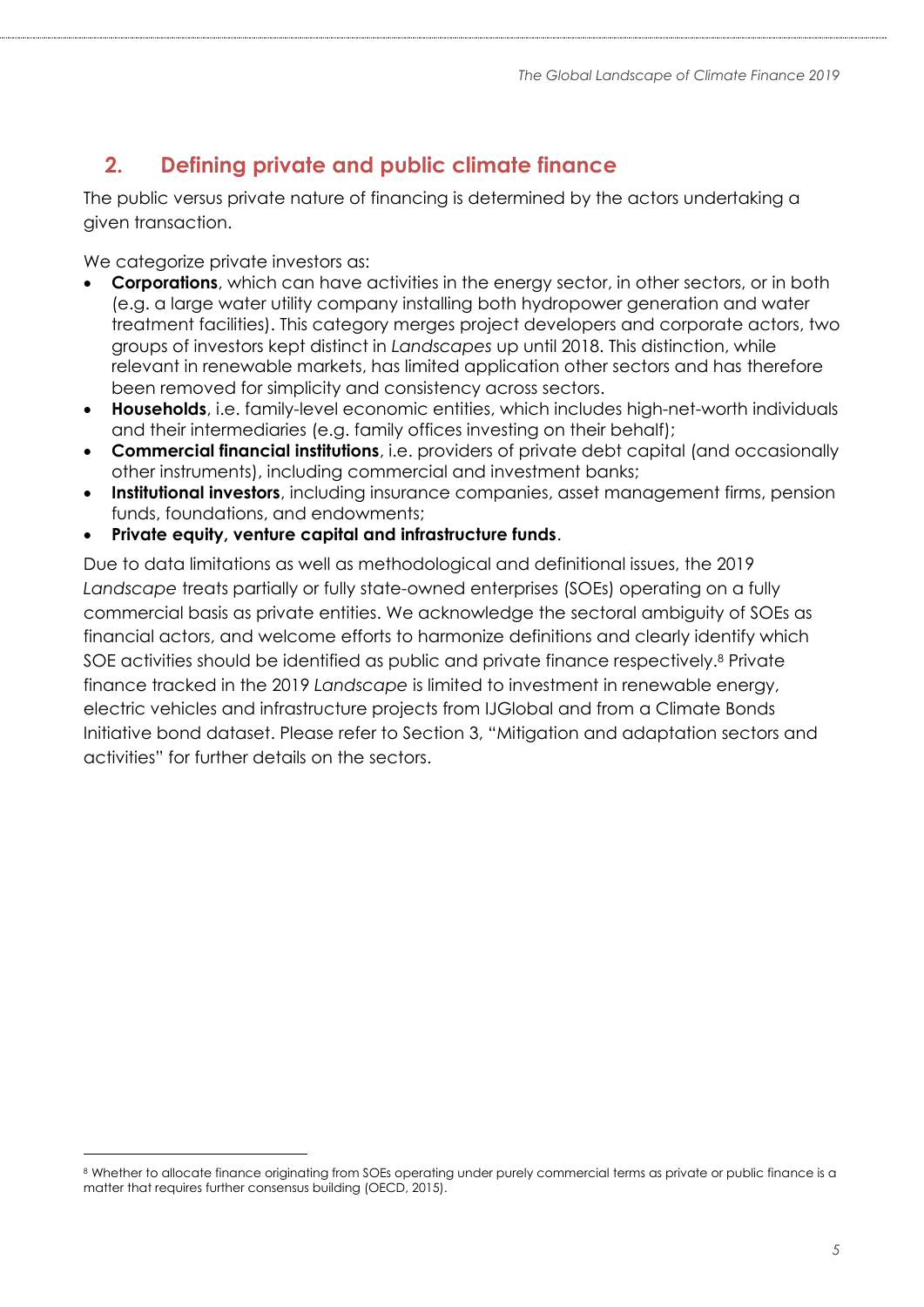#### <span id="page-5-0"></span>PRIVATE CLIMATE FINANCE FLOWS

Private finance encompasses:

- **Large-scale renewable energy projects**: This year, we individually analyzed direct primary financing data from large-scale renewable energy projects<sup>9</sup> based in 108 countries to identify their financing structure and the entities providing financing. These data are retrieved from the Bloomberg New Energy Finance (BNEF) renewable energy and asset finance databases (BNEF, 2019a).
- **Small-scale renewable energy investments**, <sup>10</sup> accounting for 66 GW of new capacity installed in 2017 and 2018, obtained from BNEF market size generation capacity and finance databases (BNEF, 2019b).
- **Households, corporates, and governments' investments in solar water heating systems**, estimated based on cost data from REN21 (2015) and capacity additions data from IEA SHCP (2019). 11,12
- **Households' retail purchases of electric vehicles (EVs) and governments' investment in EV charging infrastructure**, estimated using IEA data on EV volumes and infrastructure investment, complemented by CPI research on EV prices.
- **Corporations and financial institutions' non-energy project investment**: IJ Global databases were used to gather information on primary financing for projects in water, waste, municipal infrastructure, and low-carbon transport. A Climate Bonds Initiative (CBI) dataset on post-issuance reporting by green bond issuers provided project-level data on corporate investment in non-energy projects and some loans by financial institutions.

#### PUBLIC CLIMATE FINANCE FLOWS<sup>13</sup>

 $\overline{a}$ 

The 2019 *Landscape* covers climate finance commitments from:

- 1. **Development Finance Institutions (DFIs).** We classify DFI flows in the following categories:
	- **Multilateral and regional**, where the institution has multiple shareholder countries and directs finance flows internationally
	- **Bilateral**, where a single country owns the institution and it directs finance flows internationally; and
	- **National**, where a single country owns the institution and finance is directed domestically.
- 2. **Government and their agencies.** These include:

<sup>9</sup> We consider investments in wind, solar, biofuels, biomass & waste, geothermal, marine, and small hydro projects that reached financial closure in 2017 and 2018.

<sup>10</sup> Namely, residential and commercial solar PV projects with capacity less than 1MW.

<sup>11</sup> We considered new installed capacity in 2015 and 2016 as reported in Weiss et al. (2017) and systems capital costs reported in REN21 (2015). For 2016, total estimated additions for 2016 from Weiss et al (2017) were broken down by the 2015 segment proportions. Estimates for 2015 and 2016 were \$15 billion and \$13 billion, lower than 2014's estimate of \$18 billion. To ensure our figures are conservative and to avoid double counting with asset finance projects tracked through the BNEF project-level data analysis, we assumed the lower bound of SHS capital costs.

<sup>12</sup> IEA's most recent Solar Heat Worldwide report (2019) states, "Since system costs [through 2018] have not changed significantly in the past three years, the costs presented [within the report] still provide a good indication" (p. 61). The REN21 cost estimates cited have not been updated since the 2015 edition of the Global Renewables Status Report.

<sup>13</sup> In alignment with the OECD (2013), finance qualifies as public if carried out by central, state or local governments and their agencies at their own risk and responsibility.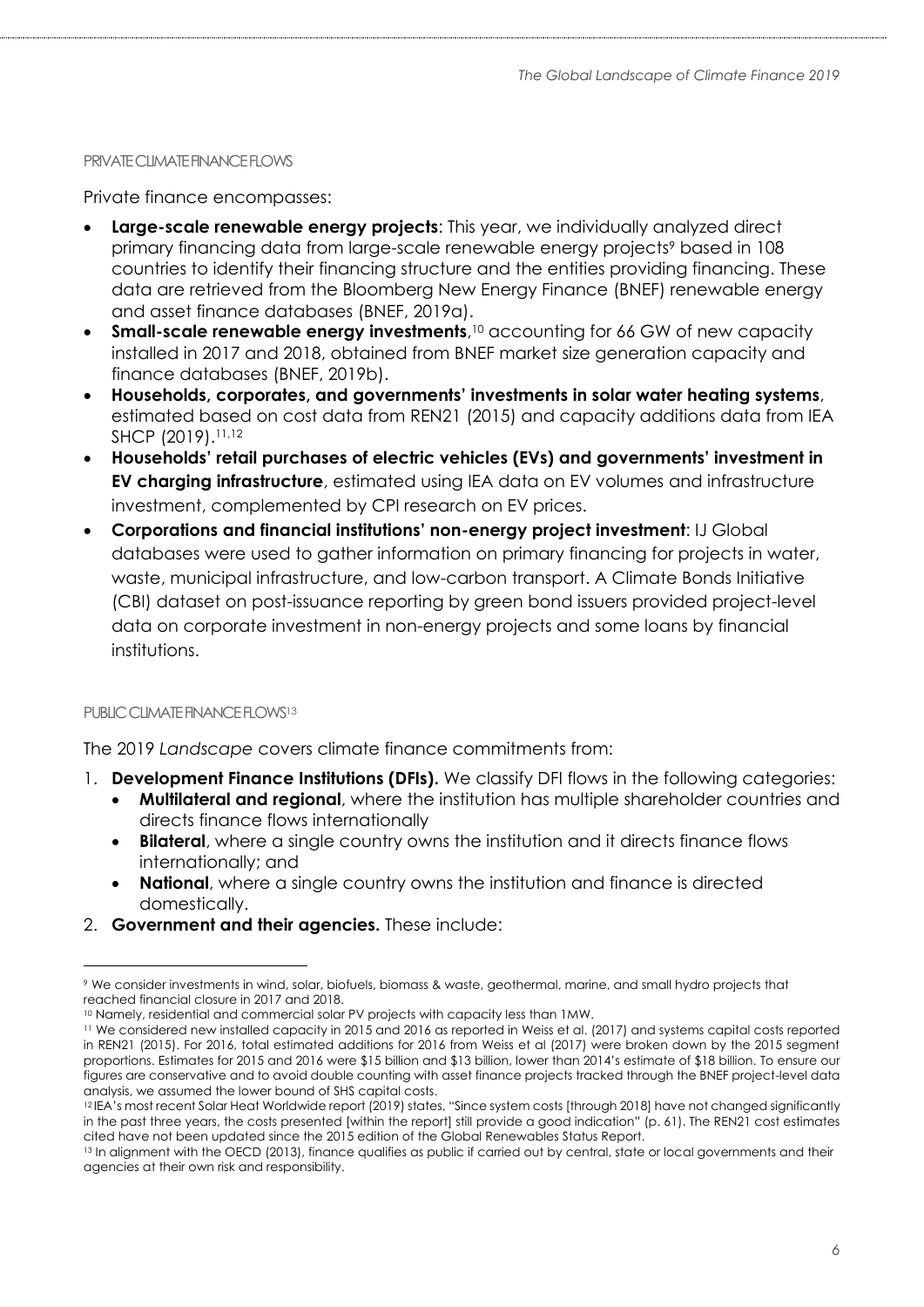- Bilateral climate-related development finance reported to the OECD-DAC Creditor Reporting System (OECD, 2019) to track Official Development Assistance (ODA) and Other Official Flows (OOF) in 2017. 14
- Domestic financing through public budgets carried out by central, state or local governments and their agencies.
- 3. **National and multilateral climate funds.**
	- We include commitments from DFIs' own resource only and exclude the following: external resources that DFIs manage on behalf of third parties; governments' contributions to DFIs or Climate Funds; bilateral Climate Funds' commitments; DFIs' contributions to projects reported in BNEF (2019a) to avoid double counting.

#### **DATA SOURCES**

*Table 1: Data sources*

| Category      | <b>Flow</b>                                         | <b>Source of data</b>                                             | <b>Data granularity</b>                                                                    |
|---------------|-----------------------------------------------------|-------------------------------------------------------------------|--------------------------------------------------------------------------------------------|
| Private       |                                                     | BNEF (2019a)<br>BNEF (2019b)                                      | Project-level (large-scale renewable<br>energy projects)<br>Aggregated (small-scale solar) |
|               |                                                     | Climate Bonds Initiative<br>(2019)                                | Project-level                                                                              |
|               | <b>Private finance</b>                              | IEA (2019)                                                        | Aggregated                                                                                 |
|               |                                                     | <b>IEA SHCO (2019)</b>                                            | Aggregated (solar water heater capacity<br>additions)                                      |
|               |                                                     | <b>IJGlobal (2019)</b>                                            | Project-level                                                                              |
|               |                                                     | REN21 (2015)                                                      | Aggregated (solar water heater country<br>and regional capital costs)                      |
| <b>Public</b> | <b>Development Finance</b><br>Institutions (DFIs) * | Surveys**                                                         | Project-level or aggregated (depending<br>on reporting institution)                        |
|               |                                                     | BNEF*** (2019a)                                                   | Project-level (large-scale renewable<br>energy projects)                                   |
|               |                                                     | OECD (2019)                                                       | Project-level                                                                              |
|               |                                                     | Annual reports/websites                                           | Project-level                                                                              |
|               | <b>Climate Funds</b>                                | Climate Funds Update<br>via ODI/HBF (2019)                        | Project-level                                                                              |
|               |                                                     | OECD (2019)                                                       | Project-level                                                                              |
|               | <b>Governments and their</b><br>agencies            | OECD (2019)<br>BNEF (2019a)<br>Climate Bonds Initiative<br>(2019) | Project-level                                                                              |
|               |                                                     | IEA (2019)                                                        | Aggregated                                                                                 |

*Note:*

 $\overline{a}$ 

*(\*): See sections 3 and 4 for further details.*

*(\*\*) This year's report includes primary survey data from 36 DFIs.*

<sup>&</sup>lt;sup>14</sup> Our estimate captures the portion of bilateral climate-related development finance reported in the OECD's DAC Creditor Reporting System (CRS) qualifying as Official Development Assistance (ODA) or Other Official Flows (OOF) in 2017. The lower bound of our figures includes finance marked as having 'climate change mitigation' or 'adaptation' as its 'principal' objective. The upper bound includes activities with a 'significant' climate change objective. In the case of activities marked both as mitigation and adaptation, we attributed related financing to the use marked as 'principal'. Due to lack of data for 2018, we assumed that bilateral climate finance commitments were the same amount as in 2017.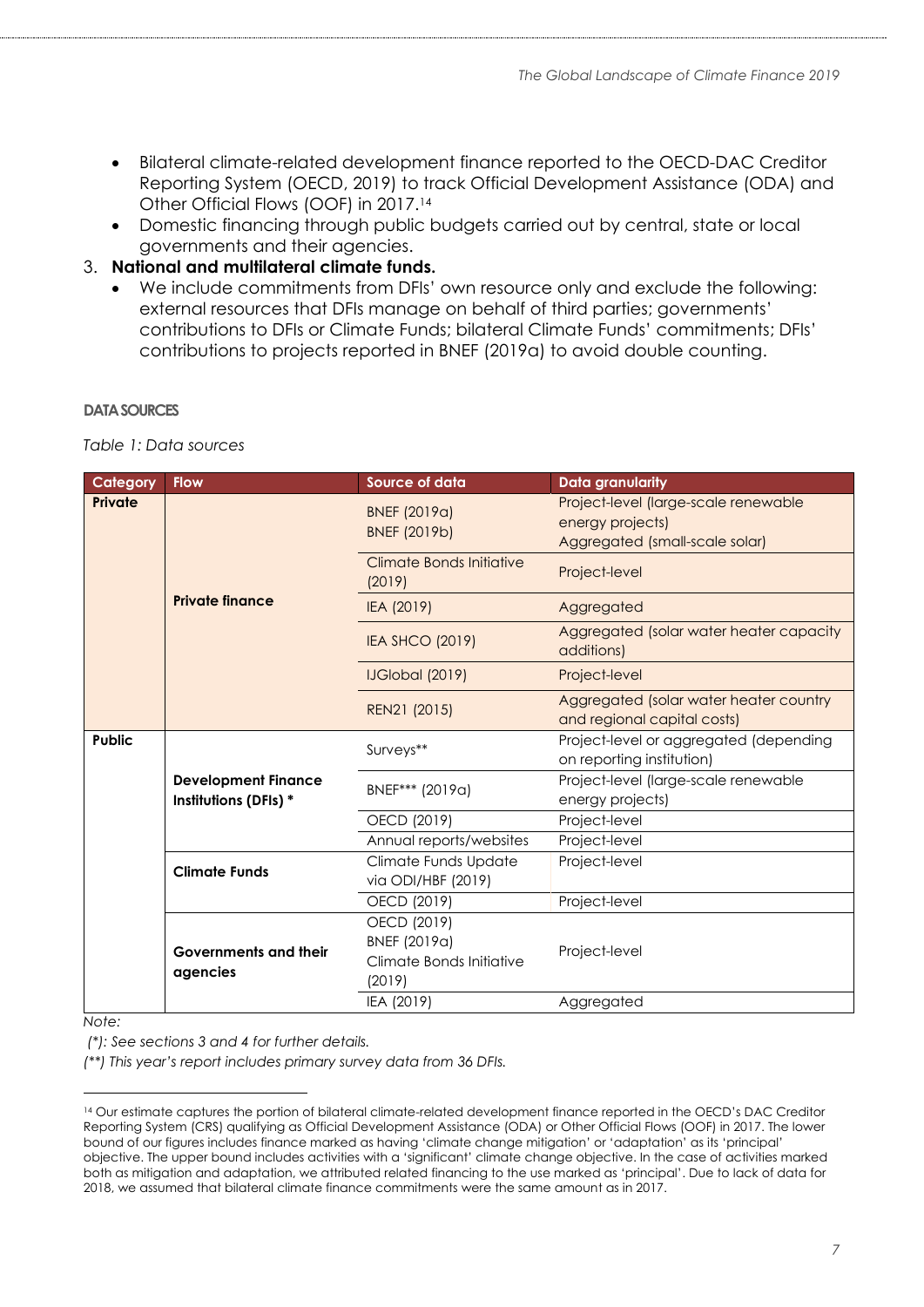*(\*\*\*) Additional data not provided in the surveys or OECD reporting*

#### **ASSUMPTIONS**

In certain instances in which complete investment information is unavailable, assumptions are made to fill gaps. These assumptions are in line with the principles outlined earlier in this document and are regularly updated to reflect changing market conditions at the most granular level possible.

### **Climate Bonds**

The 2019 *Landscape* uses a dataset of green bond issuances from CBI. While the finance raised through green bond issuance itself is excluded due to double-counting issues, primary investment in climate projects is sometimes disclosed in post-issuance reporting. First, we screen issuance data for double-counting with other data sources. From the remaining dataset, we check post-issuance documentation for project-level data. To included in the *Landscape*'s finance totals, information must be available on the value of investment, the date of financing, the (climate-related) nature of the project, the instrument used, and the recipient of finance (unless the instrument is balance sheet financing tracked by the issuer). We assume that projects with completion dates after the date of issuance receive primary financing unless otherwise specified. Where this information is not available, flows are excluded to avoid capturing refinancing and other non-primary transactions. Since green bond impact reporting often takes place at the end of a calendar year, and where more than one year of documentation is available, we include the year-on-year difference in the total finance allocated to projects under construction.

#### **Electric vehicles**

Through collaboration with the IEA, the 2019 *Landscape* includes data on EV consumption and investment from 2015 to 2018. This dataset was constructed through desk research to identify country-level retail prices of all commercially available models of battery electric vehicles (BEVs) and plug-in hybrid electric vehicles (PHEVs), combined with annual sales data by country. The base price paid by the consumer is then recalculated, adjusting for any governmental incentives or taxes. However, unlike general subsidies, public incentives for EV purchases are included in the *Landscape* because public finance does not flow to the vendor (as with most revenue support schemes) but instead contributes directly to consumption of low-carbon transport.

#### **Gearing Ratios**

Gearing ratios describe the ratio of a project's long-term debt to the total capital invested. Where a project-specific gearing ratio is provided, it is used directly to calculate debt and/or equity values for the relevant project. Where no gearing ratio is provided, we apply gearing ratio assumptions to estimate debt and equity financing for renewable energy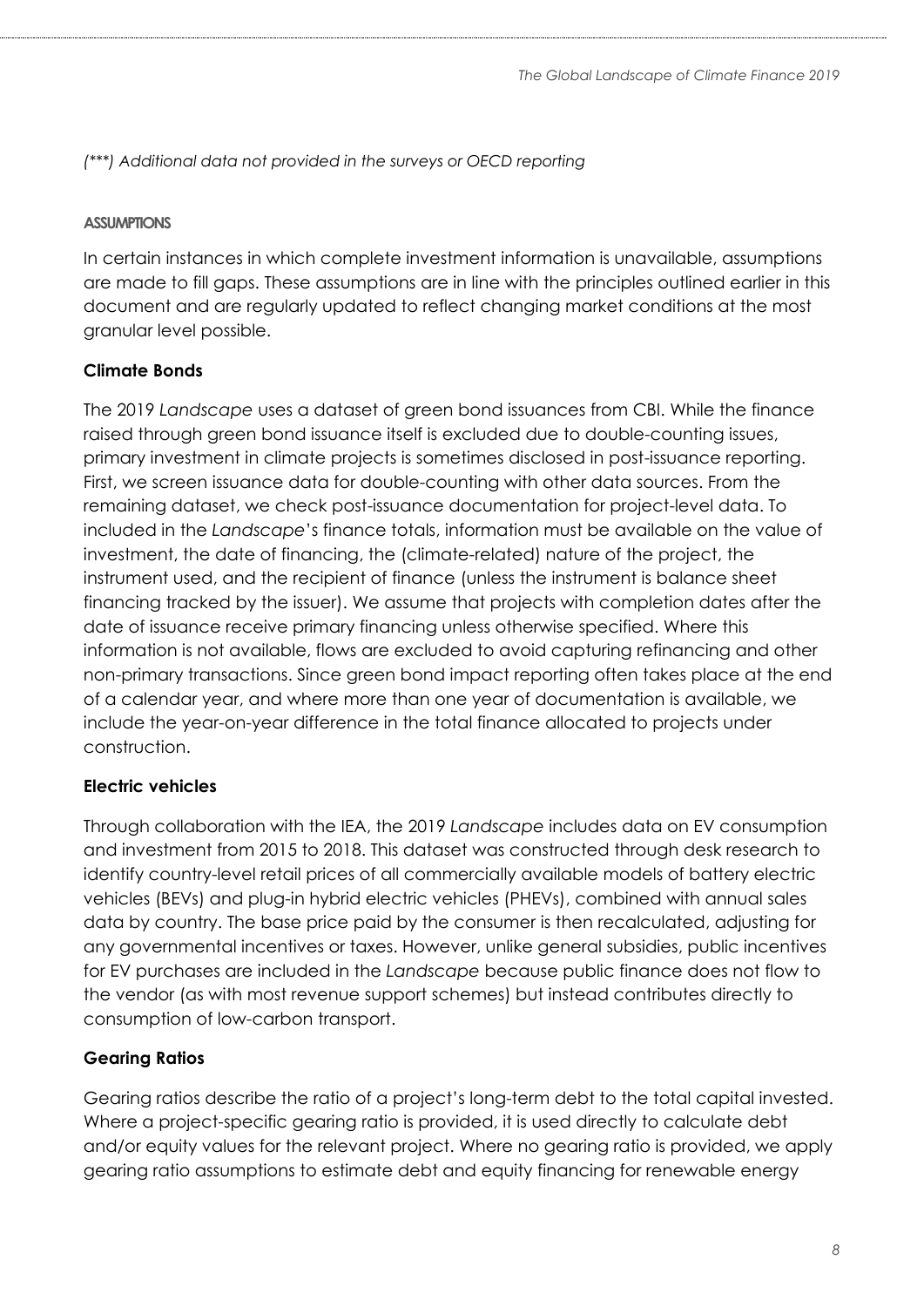projects in which one of the debt, equity, or total value figures is known, in order to calculate the other two unknown fields. In these cases, a 70/30 gearing ratio is assumed, except for wind power projects in China, where an 80/20 gearing is assumed based on the higher debt-to-equity ratios observed in historical transactions. This assumption is unchanged from the *2017 Landscape*, except in the case of tax equity transactions in the US market (See "Tax Equity" section below).

### **Multipliers**

This edition of the *Landscape* consolidates and updates technology- and geographyspecific investment cost multipliers used in previous editions. Multipliers are used in cases where financing information is not available to estimate total investment costs based on the size of the project in MW. Country-level multipliers from the REN21 Global Status Report (REN21, 2019) are used where possible. Where country-level multipliers are not available, REN21 regional multipliers are used. Where neither is available, regional multipliers from IRENA's Renewable Power Generation Costs report series (IRENA, 2019) are used. Otherwise, the REN21 transregional multiplier is used.

### **Small-scale solar**

While in previous years small-scale solar finance was categorized geographically by subregion and/or continent, the new dataset places all finance within three broader regional categories: Americas, Europe/Middle East/Africa, and Asia/Pacific. Most country-specific information in the dataset includes both capacity additions and finance for small-scale solar. Chile is the only country in the dataset with figures for capacity additions but no information on finance; as such, to avoid implying unreasonably high unit costs, Chile's small-scale solar finance totals have been calculated by multiplying capacity additions by the regional average unit cost, with the resulting country-level total subtracted from the 'Rest of Americas' regional total.

### **Solar water heaters**

When calculating country-level investment costs for solar water heaters, cost estimates for countries lacking specific costs are derived by averaging available values for other countries in the same region. Where regions have no country-level estimates available, the global average is used. Some exceptions have been made to this rule where appropriate. For example, the European average cost for large domestic hot water applications does not include France, given that it is an outlier relative to other countries' cost ranges, and does not comprise a significant portion of the European solar water heating market.

### **Tax equity**

In the 2019 *Landscape*, we use updated assumptions on tax equity financing for US renewable energy projects, generally assuming a higher level of debt and a lower level of sponsor equity as a proportion of total project value than in previous versions of the *Landscape*. These assumptions were formed based on representative gearing ratios for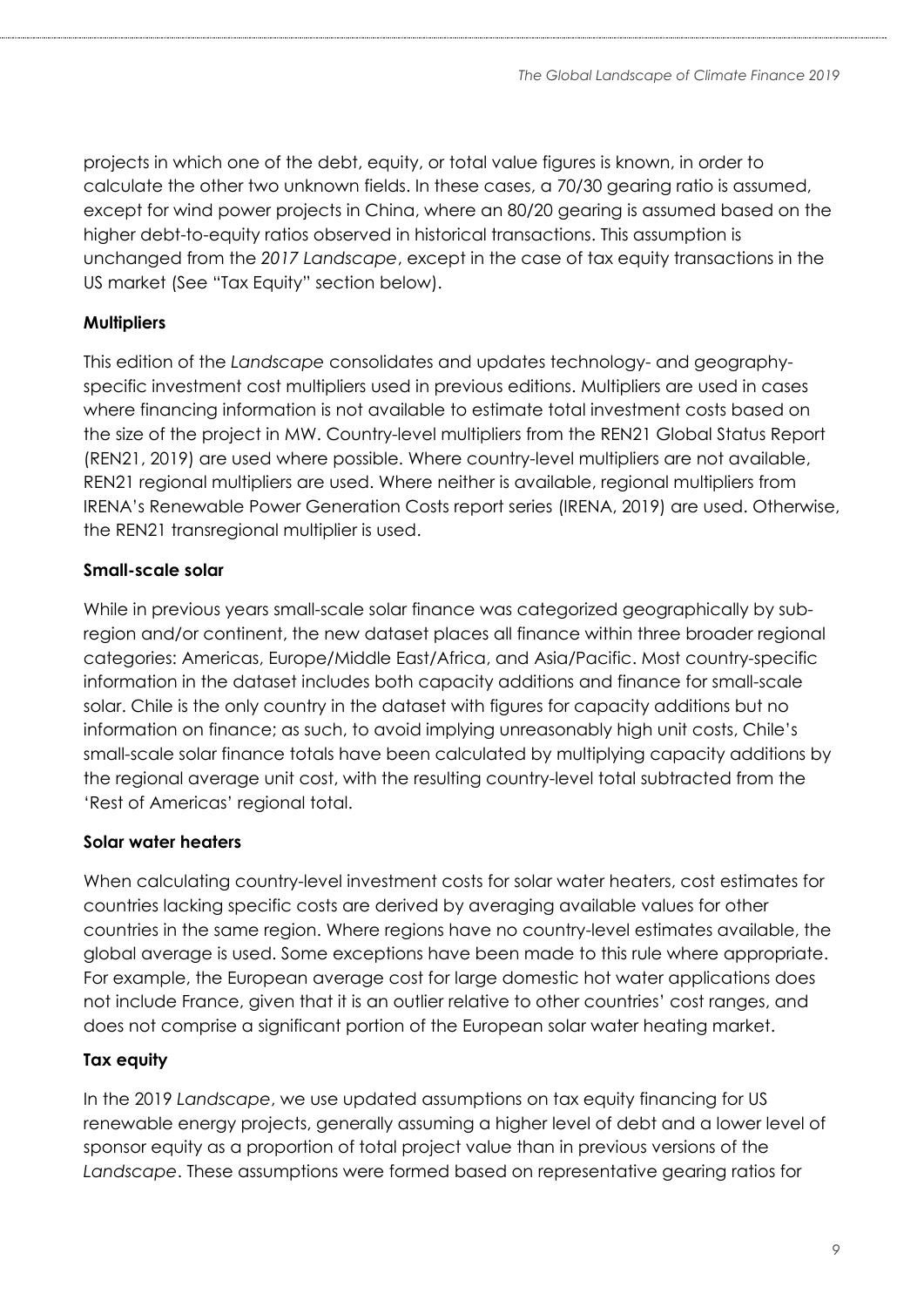solar PV financing provided by NREL, as well as informal discussions with multiple US renewable energy developers (Feldman and Schwabe, 2018). Generally, for projects using all three of tax equity, sponsor equity, and debt, the gearing ratio applied was 42% tax equity, 42% debt, and 16% sponsor equity. Other cases applied slightly different assumptions, varying based on data availability and project structure; however, the overall practice was to assume slightly higher debt as a share of overall project value than in previous *Landscapes*, in order to more accurately account for debt that continued to be associated with renewables projects even after undergoing tax equity refinancing and/or other ownership restructurings that commonly occur in US-market renewables projects.

#### **RECIPIENTS**

The 2019 *Landscape* also tracks the recipients of flows, namely the first entities receiving money from the source or intermediary of climate finance.

- For publicly sourced finance, we use information provided by donors in the OECD-DAC CRS database, reporting from DFIs, or details available in Climate Funds data sets.<sup>15</sup>
- For privately sourced finance, given the lack of detailed data available, we classify recipients of finance as public or private based on the classification of the project's equity provider(s) tracked in BNEF (2019a).<sup>16</sup>
- For unknown sources, recipients are assumed to be private.

## <span id="page-9-0"></span>**3. Mitigation and adaptation sectors and activities**

This section describes the sectoral breakdown used to classify mitigation and adaptation flows and provides examples of the kinds of projects that may be covered by the selected categories.

Sector classifications are based on those used for *Landscape* published in 2015 and onwards, which are in turn based on the MDB definitions (2015a, 2015b and 2019). We applied this classification as consistently as possible when compiling this report. Finance qualifying as Official Development Assistance and tracked in the OECD's DAC Creditor Reporting System can be marked as having mitigation or adaptation as its 'principal' objective or having a 'significant' climate change objective (OECD DAC, 2018). MDBs, meanwhile, identify components of projects that can count either fully or partially towards adaptation finance, but each bank's individual processes determine which proportions to count as mitigation or as adaptation so that the actual financing will not be doublecounted (MDBs).

We allocated finance to 'dual benefits' if it was specifically labeled as such by the surveyed DFI or by the databases used for retrieving Climate Funds' commitments, or if either the DFIs or aforementioned databases labelled it as having adaptation and mitigation both as 'principal' or 'significant' benefits. Current methodologies include categorizing dual-benefit projects as either mitigation or adaptation based on which

<sup>&</sup>lt;sup>15</sup> For Climate Funds, when information on the recipient was not available, we considered the public vs. private nature of the implementing entity.

<sup>16</sup> We acknowledge that data limitations as well as methodological and definitional issues can lead to misclassifications of recipients, which are not provided or not consistently tracked across sources of climate finance data. Our methodology attempts to standardize recipient classifications to the greatest extent possible given the aforementioned limitations.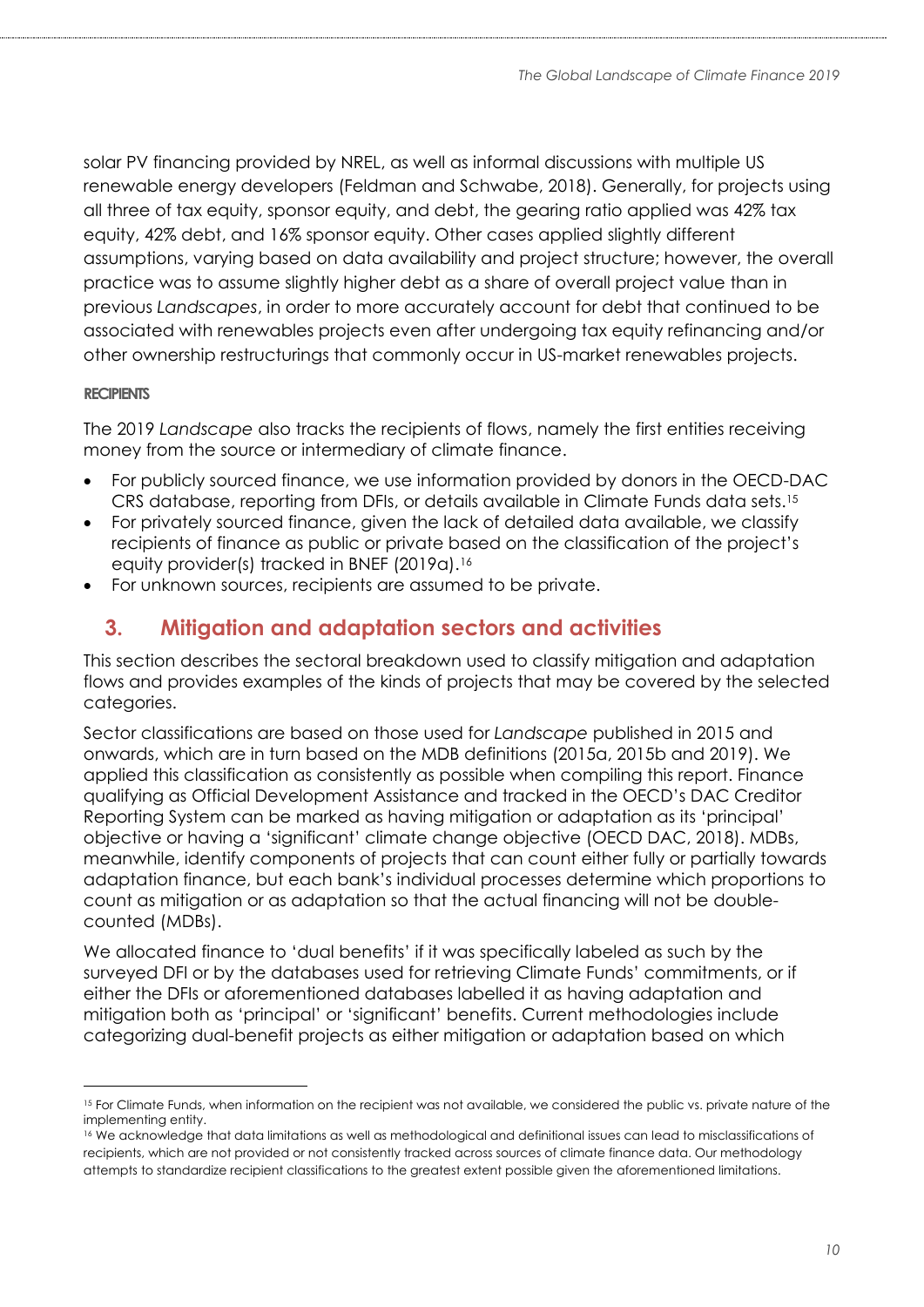category is more relevant, assigning tracked finance equally to mitigation and adaptation, assigning entirely to adaptation, or simplifying reporting (MDBs, 2019).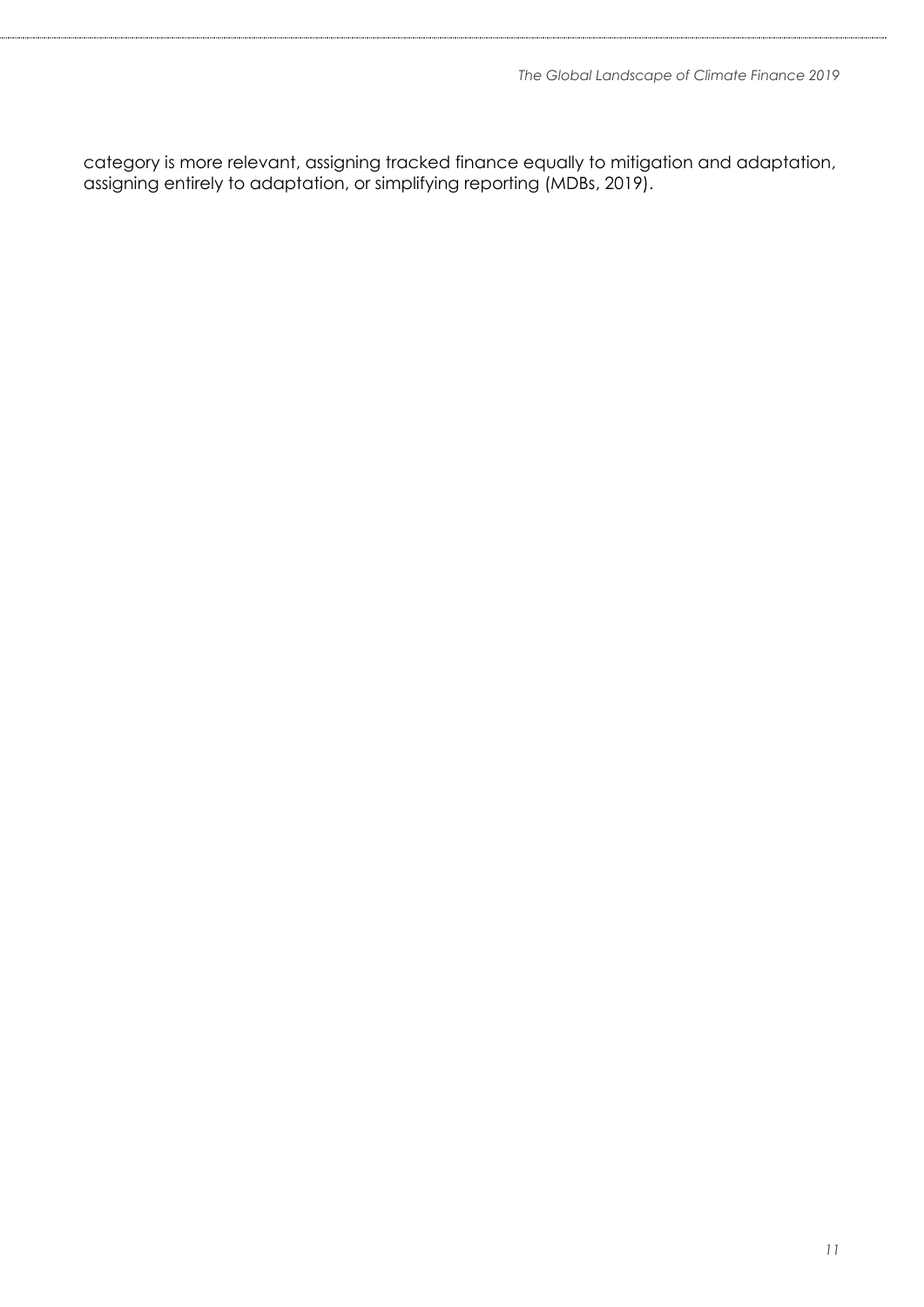## **Sectoral breakdown of mitigation finance with examples of projects**

### **RENEWABLE ENERGY GENERATION**

Electricity or heat production from:

- Biomass and biogas power if a project's GHG emissions reductions are demonstrated compared with technically and economically viable alternatives
- Solar including PV, CSP, and solar heating systems (e.g. solar water heaters)
- Geothermal
- Hydropower if a project's GHG emission reductions are demonstrated compared with technically and economically viable alternatives<sup>17</sup>
- Wind, including onshore and offshore
- Other technologies such as biofuels (including bioethanol) and ocean renewable energies (e.g., wave, tidal, ocean currents, salt gradient, etc.)

### **ENERGY EFFICIENCY (DEMAND SIDE) IN INDUSTRY AND BUILDING**

Demand-side energy efficiency in buildings and industry, with substantial demonstrated GHG emissions reductions compared with a technically and economically viable alternative.

Industry:

• Industrial energy-efficiency improvements through the installation of more efficient equipment, changes in processes, reduction of heat/ hot water losses, and/or increased waste heat recovery

Existing buildings:

- Energy-efficiency improvements in lighting, appliances and equipment, including more efficient use of hot water
- Substitution of existing heating/cooling systems in buildings with cogeneration plants that generate electricity in addition to providing heating/cooling
- District heating systems
- Waste heat recovery improvements
- Retrofit of existing buildings: architectural or building changes that enable reduced energy consumption

Greenfield:

• Use of highly efficient architectural designs or building techniques that enable reduced energy consumption for heating and air conditioning, exceeding available standards and complying with high energy efficiency certification or rating schemes

This category excludes efficiency improvements to fossil fuel-fired power plants. **TRANSMISSION AND DISTRIBUTION SYSTEMS**

- New electricity transmission systems or new systems (e.g., new information and communication technologies, storage facilities, etc.) to facilitate the integration of renewable energy sources into the grid
- Transmission energy efficiency improvements (e.g. retrofit of transmission lines, distribution systems, or substations to substantially reduce energy use or losses) **NON-ENERGY GHG REDUCTIONS**

<sup>&</sup>lt;sup>17</sup> For public finance, we include commitments to both small and large-scale hydropower (>50 MW); for private finance only to small-scale hydropower given that we cannot verify if such projects do achieve net GHG emissions reductions.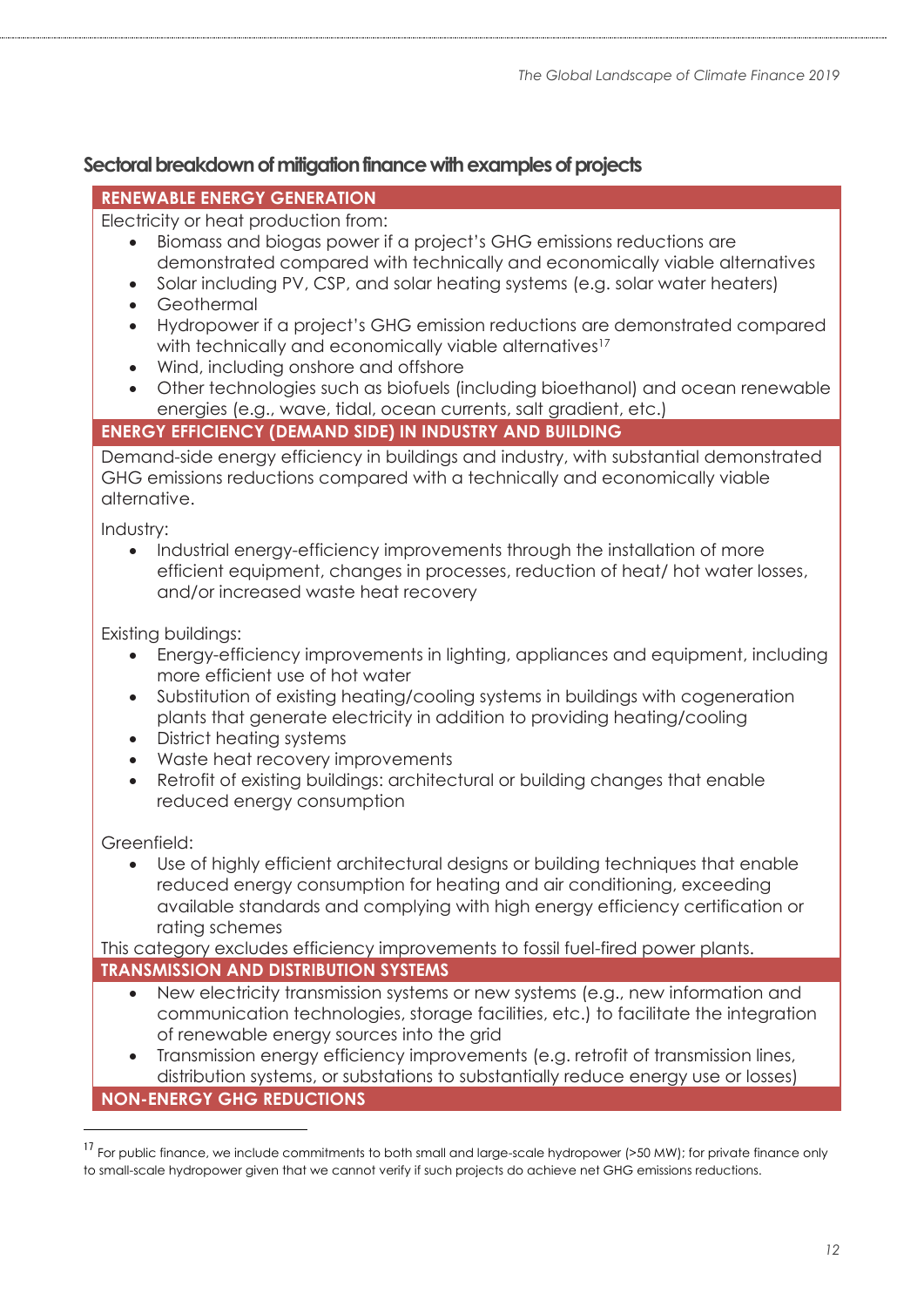Industrial process emissions:

• Reduction of GHG emissions resulting from industrial process improvements and cleaner production (e.g., cement, chemical, etc.)

Air conditioning and refrigeration:

• Retrofitting of existing industrial, commercial, and residential infrastructure to switch to cooling agents with lower global warming potential

Fugitive emissions:

- Reduction of gas flaring or methane fugitive emissions in the oil and gas industry, coal mine methane capture and storage, etc.
- Carbon capture and storage (CCS) projects

### **LOW-CARBON TRANSPORT**

This category includes transport projects where a modal shift away from road and air is deemed to result in demonstrated GHG emissions reductions compared with a technically and economically viable alternative.

Urban transport modal change:

- Non-motorized transport (bicycles and pedestrian mobility)
- Urban mass transit

Urban development:

- Integration of transport and urban development planning (dense development, mixed-use zoning, walkable communities, transit connectivity, etc.), leading to a reduction in the use of private passenger cars
- Transport demand management measures to reduce GHG emissions Inter-urban transport modal change (excluding projects for new or upgraded highway;
- or new airports even when net GHG emissions reductions can be demonstrated):
	- Railway transport resulting in a modal shift for freight and/or passengers
	- Waterways transport resulting in a modal shift for freight and/or passengers
	- Vehicle energy-efficiency fleet retrofit

Retrofit or replacement of existing vehicles, rail, or boat fleet, achieving a substantial increase in energy efficiency (including the use of lower-carbon fuels, electric or hydrogen technologies, etc.).

### **AGRICULTURE, FORESTRY, LAND USE AND NATURAL RESOURCE MANAGEMENT**

This category includes only projects where sector knowledge indicates likely GHG emissions reductions compared with a technically and economically viable alternative.

Agriculture:

- Agriculture projects that do not deplete and/or improve existing carbon pools (reduction in fertilizer use, rangeland management, collection and use of bagasse, rice husks, or other agricultural waste, low tillage techniques that increase carbon contents of soil, etc.)
- Rehabilitation of degraded lands
- Reduction in energy use in traction (e.g., efficient tillage), irrigation, and other agricultural processes
- Livestock projects that reduce GHG emissions (e.g., manure management with biodigesters producing biogas for heating or cooking)

Afforestation & reforestation (other land-use):

- Afforestation on non-forested land
- Reforestation on previously forested land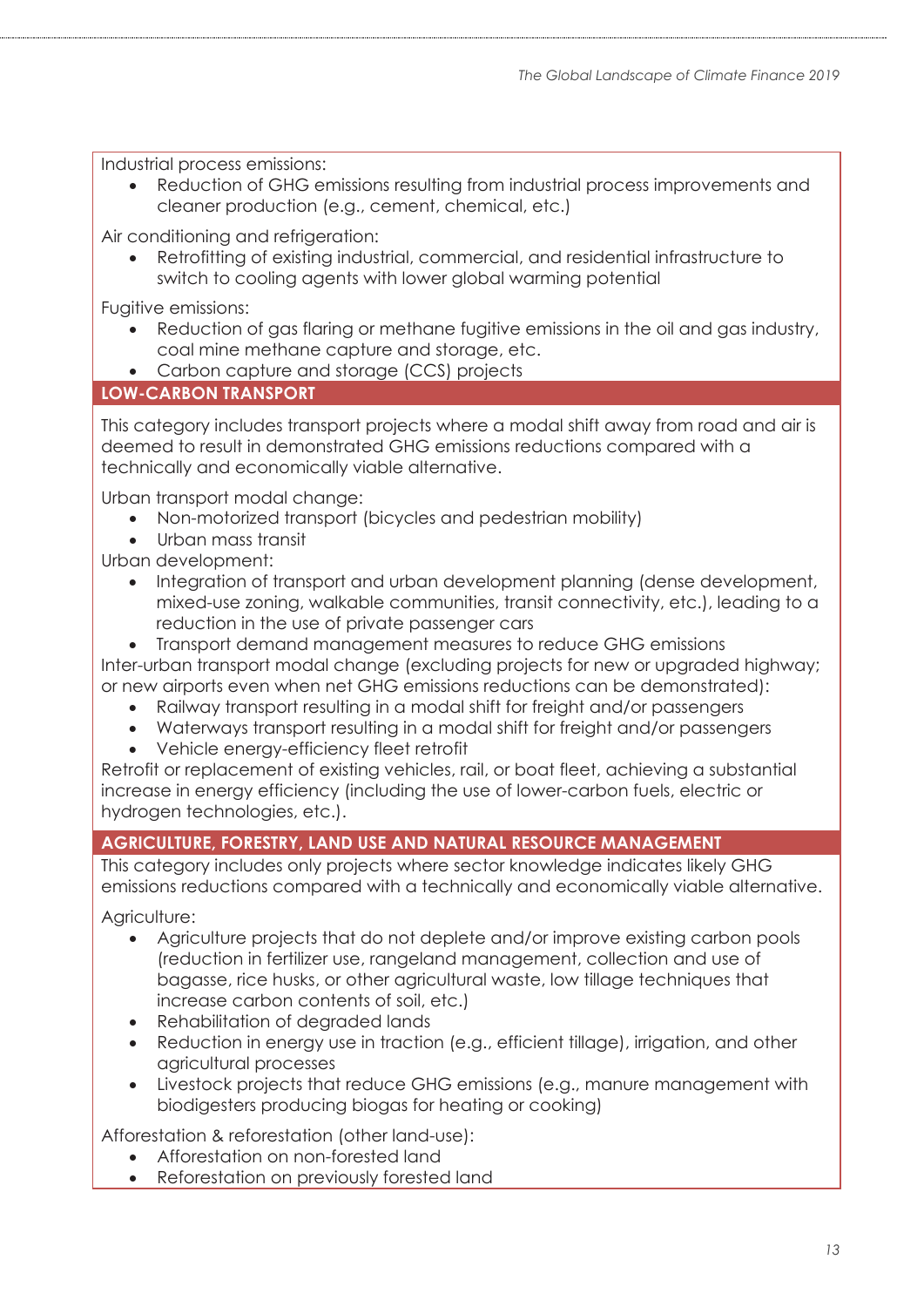- Sustainable forest management and conservation of forests
- Enhancement of carbon stocks
- Reducing emissions from deforestation and degradation

### **WASTE AND WASTEWATER**

This category includes mitigation-relevant projects with demonstrated GHG emissions reductions compared with a technically and economically viable alternative.

- Waste management that reduces methane emissions (e.g., shifting from open dumps and lagoons to municipal / industrial waste (water) treatment, including switching to composting, waste incineration, landfill gas capture and flaring/power production, etc.)
- Waste recycling measures with a demonstrated net mitigation benefit **LOW-CARBON TECHNOLOGIES**
	- Projects producing components, equipment, or infrastructure dedicated for the renewable and energy efficiency sectors.

#### **OTHERS / CROSS-SECTORAL**

This category can include, for instance:

- Other eligible activities that cannot be classified in the above categories, for example, cross-sector activities such as credit lines earmarked for mitigation activities or other financial services (if not included in the categories above)
- Dedicated budget support to national or local authorities for implementation of climate change mitigation policies
- Other awareness-raising and technical assistance activities

#### Sectoral breakdown of adaptation finance, with examples of possible adaptation activities

#### **WATER AND WASTEWATER MANAGEMENT**

Demand side management activities reducing water consumption or increasing water use efficiency and supply side management activities enabling, e.g., the expansion of supplies, reducing water losses, or improving cooperation on shared water resources. Project-specific examples include:

- Improvement in catchment management planning and regulation of abstraction to address negative climate change impacts on water supply;
- Installation of domestic rainwater harvesting equipment and water storage where water supply is negatively affected by climate change, including the provision of microfinance for their purchase;
- Rehabilitation of water distribution networks and building pipelines to improve water resources management, to address changes in water flows/quality caused by climate change, etc.;
- Changes in design of sanitation and storm-water management systems in response to extreme weather events arising from climate change.

### **AGRICULTURE, FORESTRY, LAND USE , AND NATURAL RESOURCE MANAGEMENT**

- Provision of information on crop diversification options to farmers
- Increased production of fodder crops to supplement rangeland diet affected by climate change;
- Improved management of slopes and basins to avoid/reduce the impacts caused by increased soil erosion;
- Identification of protected areas and establishment of migration corridors to maintain or increase climate resilience of ecosystems;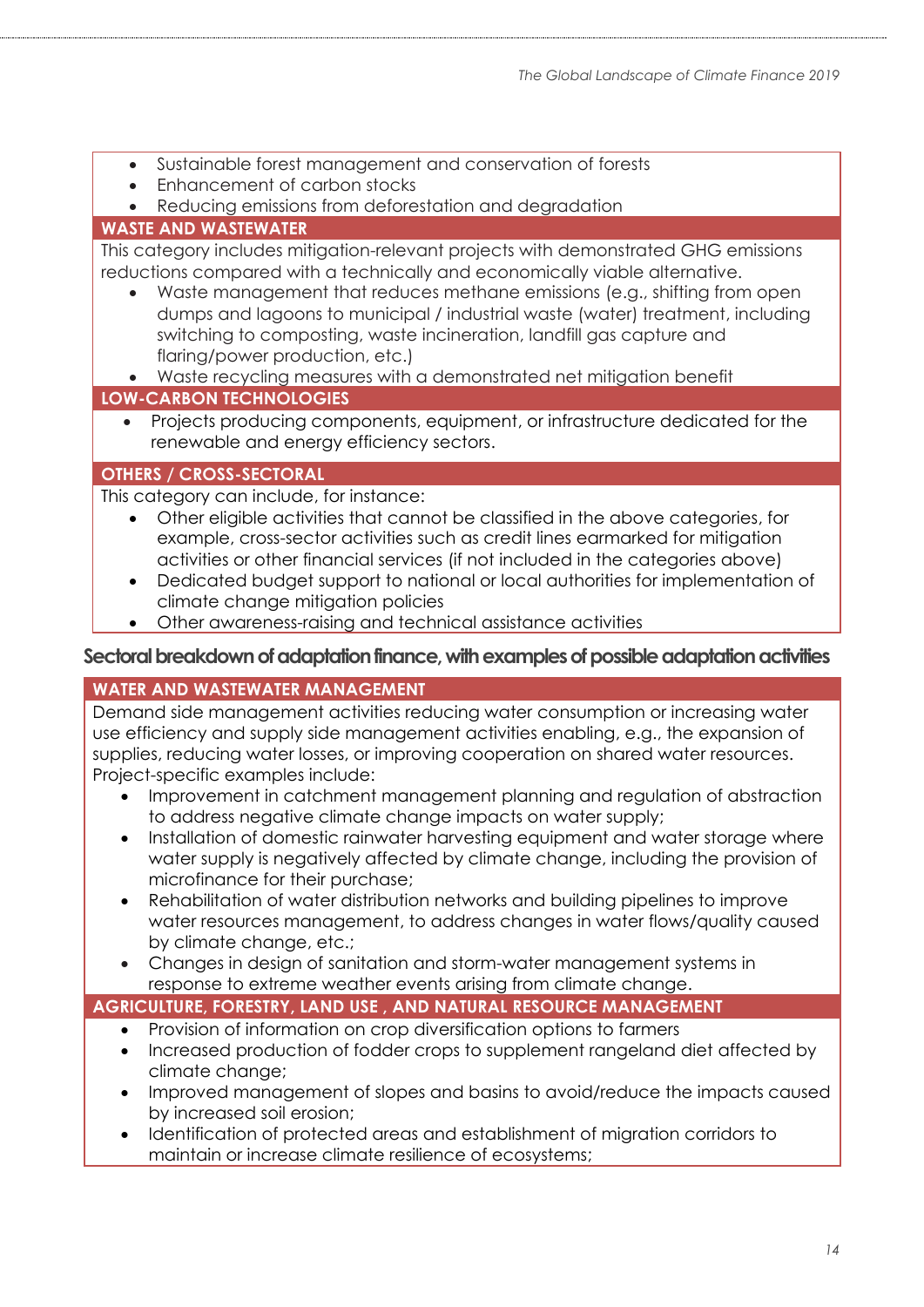| <b>INFRASTRUCTURE, ENERGY AND OTHER BUILT ENVIRONMENT</b>                                                                                                                                                                                                                                                                                                                                                                                                                                                                                                  |  |  |  |  |
|------------------------------------------------------------------------------------------------------------------------------------------------------------------------------------------------------------------------------------------------------------------------------------------------------------------------------------------------------------------------------------------------------------------------------------------------------------------------------------------------------------------------------------------------------------|--|--|--|--|
| Adaptation components in projects to improve the climate resilience of existing<br>infrastructure e.g., transport infrastructure, energy infrastructure, riverine infrastructure<br>(including built flood protection) and human settlements (e.g., housing - if not part of a<br>wider disaster risk management strategy).                                                                                                                                                                                                                                |  |  |  |  |
| Building resilience into infrastructure such as protection systems for dams to reduce<br>vulnerability to extremes caused by climatic changes.                                                                                                                                                                                                                                                                                                                                                                                                             |  |  |  |  |
| (OTHER) DISASTER RISK MANAGEMENT                                                                                                                                                                                                                                                                                                                                                                                                                                                                                                                           |  |  |  |  |
| Early warning / emergency response systems to adapt to increased occurrence of<br>$\bullet$<br>extreme events by improving disaster prevention, preparedness and management<br>and reducing potentially related loss and damage;<br>Construction or improvement of drainage systems to adapt to an increase in the<br>٠<br>frequency or severity of floods;<br>Monitoring of disease outbreaks and development of a national response plan (to<br>$\bullet$<br>adapt to changing patterns of diseases that are caused by changing climatic<br>conditions). |  |  |  |  |
| <b>COASTAL PROTECTION</b>                                                                                                                                                                                                                                                                                                                                                                                                                                                                                                                                  |  |  |  |  |
| Building of improved or new dykes to protect infrastructure and to enhance the<br>climate resilience to increased storms and coastal flooding, and sea level rise;<br>Mangrove planting to build natural barriers to adapt to increased coastal erosion<br>$\bullet$<br>and to limit salt water intrusion into soils caused by sea level rise;<br>Additional or improvements in coastal and riverine infrastructures (including built<br>flood protection infrastructure) in response to increased flood risks.                                            |  |  |  |  |
| <b>INDUSTRY, EXTRACTIVE INDUSTRIES, MANUFACTURING &amp; TRADE</b>                                                                                                                                                                                                                                                                                                                                                                                                                                                                                          |  |  |  |  |
| Manufacturing (e.g., design of climate-resilient equipment);<br>$\bullet$<br>Increased cooling requirement in food processing distribution & retail resulting from<br>$\bullet$<br>more extreme heat events (e.g., increased water-efficiency in processing):<br>Climate resilience investments or programs in extractive industries (oil, gas, mining,<br>$\bullet$<br>$etc.$ ).                                                                                                                                                                          |  |  |  |  |
| POLICY AND NATIONAL BUDGET SUPPORT & CAPACITY BUILDING                                                                                                                                                                                                                                                                                                                                                                                                                                                                                                     |  |  |  |  |
| Dedicated budget support to national or local authorities for implementation of climate<br>change adaptation policies; and other technical assistance activities, including<br>awareness raising and capacity building (if not included elsewhere).                                                                                                                                                                                                                                                                                                        |  |  |  |  |
| <b>OTHERS / CROSS-SECTORAL</b>                                                                                                                                                                                                                                                                                                                                                                                                                                                                                                                             |  |  |  |  |
| This category can include, for instance:<br>Other eligible activities that cannot be classified in the above categories for<br>$\bullet$<br>example, cross-sector activities such as financial services like incorporation of<br>climate risk assessment in ministerial investment appraisal processes (if not<br>included in the categories above);<br>Health systems' adaptation to changes in disease vectors or other climate change<br>$\bullet$<br>health impacts (e.g., development of a national response plan for diseases<br>outbreaks).         |  |  |  |  |

• Adoption of sustainable aquaculture techniques to address changes in fish stocks resulting from climate change impacts and supplement local fish supplies, etc.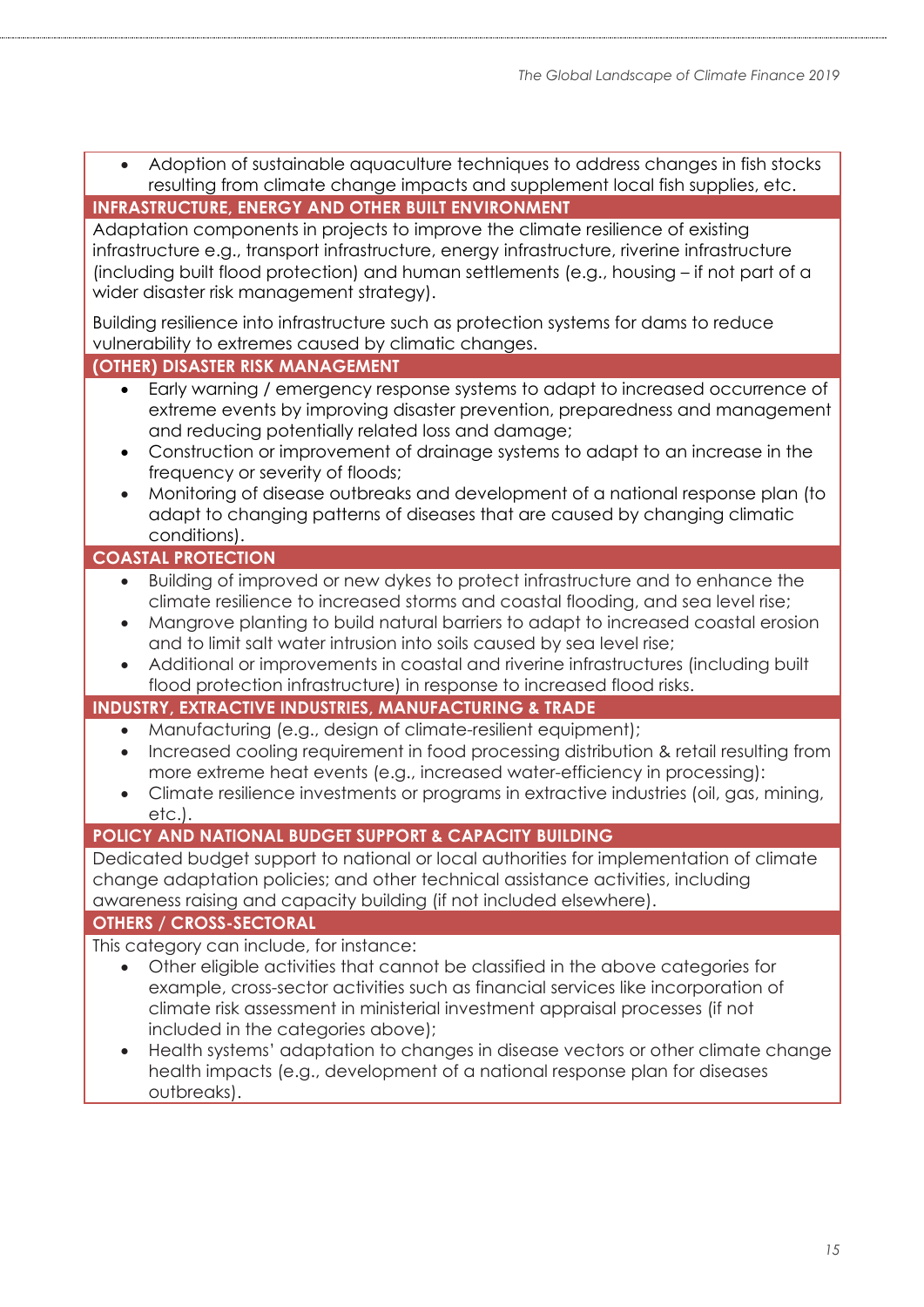# **4. Geographies and countries**

This section describes the regional breakdown adopted in the 2019 *Landscape* to represent the destinations of climate finance flows (see table below). Flows are classified as 'transregional' when resources are channeled to more than one region.

### **Countries classification by region**

|          | <b>Region</b>                           | <b>Country</b>                                                                                                                                                                                                                                                                                                                                                                                                                                                                                                                                                                                                                                                                                                 |
|----------|-----------------------------------------|----------------------------------------------------------------------------------------------------------------------------------------------------------------------------------------------------------------------------------------------------------------------------------------------------------------------------------------------------------------------------------------------------------------------------------------------------------------------------------------------------------------------------------------------------------------------------------------------------------------------------------------------------------------------------------------------------------------|
| Non-OECD | Middle<br>East &<br>North<br>Africa     | Non-Annex I Parties under the UNFCCC: Algeria, Bahrain, Egypt, Islamic Republic of<br>Iran, Iraq, Jordan, Kuwait, Lebanon, Libya, Morocco, Oman, Palestine*, Qatar,<br>Saudi Arabia, Syrian Arab Republic, Tunisia, United Arab Emirates, Yemen<br>*Not listed as party to the UNFCCC: West Bank & Gaza                                                                                                                                                                                                                                                                                                                                                                                                        |
|          | $Sub-$<br>Saharan<br>Africa             | Non-Annex I Parties: Angola, Benin, Botswana, Burkina Faso, Burundi, Cameroon,<br>Cape Verde, Central African Republic, Chad, Comoros, Republic of Congo, Dem.<br>Rep. of Congo, Côte d'Ivoire, Djibouti, Equatorial Guinea, Eritrea, Ethiopia, Gabon,<br>Gambia, Ghana, Guinea, Guinea-Bissau, Kenya, Lesotho, Liberia, Madagascar,<br>Malawi, Mali, Mauritania, Mauritius, Mozambique, Mayotte*, Namibia, Niger,<br>Nigeria, Reunion*, Rwanda, São Tomé & Principe, Senegal, Seychelles, Sierra Leone,<br>Somalia, South Africa, South Sudan, Sudan, Swaziland, Tanzania, Togo, Uganda,<br>Zambia, Zimbabwe<br>Overseas regions/ territories belonging to Annex I Parties: Mayotte, Réunion, Saint<br>Helena |
|          | South<br>Asia                           | Non-Annex I Parties: Afghanistan, Bangladesh, Bhutan, India, Maldives, Nepal,<br>Pakistan, Sri Lanka                                                                                                                                                                                                                                                                                                                                                                                                                                                                                                                                                                                                           |
|          | East Asia<br>& Pacific                  | Non-Annex I Parties: Brunei, Cambodia, China, Cook Islands, Fiji, Indonesia, Kiribati,<br>Korea DPR, Lao PDR, Malaysia, Marshall Islands, Fed. States Micronesia, Mongolia,<br>Myanmar, Nauru, Niue, Palau, Papua New Guinea, Philippines, Samoa, Singapore,<br>Solomon Islands, Thailand, Timor-Leste, Tonga, Tuvalu, Vanuatu, Vietnam<br>Overseas regions/ territories belonging to Annex I Parties: American Samoa, Guam<br>Not listed as party to the UNFCCC: Taiwan                                                                                                                                                                                                                                       |
|          | Central<br>Asia &<br>Eastern<br>Europe  | Annex I Parties: Belarus, Bulgaria, Croatia, Cyrpus, Lithuania, Romania, Russian<br>Federation, Ukraine<br>Non-Annex I Parties: Albania, Armenia, Azerbaijan, Bosnia & Herzegovina, Georgia,<br>Kazakhstan, Kyrgyz Republic, FYR Macedonia, Moldova, Montenegro, Serbia,<br>Tajikistan, Turkmenistan, Uzbekistan<br>Not listed as party to the UNFCCC: Kosovo                                                                                                                                                                                                                                                                                                                                                  |
|          | Latin<br>America<br>&<br>Caribbe-<br>an | Non-Annex I Parties: Antigua & Barbuda, Argentina, Bahamas, Barbados, Belize,<br>Bolivia, Brazil, Colombia, Costa Rica, Cuba, Dominica, Dominican Republic,<br>Ecuador, El Salvador, Grenada, Guatemala, Guyana, Haiti, Honduras, Jamaica,<br>Nicaragua, Panama, Paraguay, Peru, St. Kitts and Nevis, St. Lucia, St. Vincent &<br>Grenadines, Suriname, Trinidad and Tobago, Uruguay, Venezuela<br>Overseas regions/territories/constituent countries related to Annex I Parties:<br>Anguilla, Aruba, Bonaire, Sint Eustatius and Saba, Cayman Islands, Curaçao,                                                                                                                                               |

*16*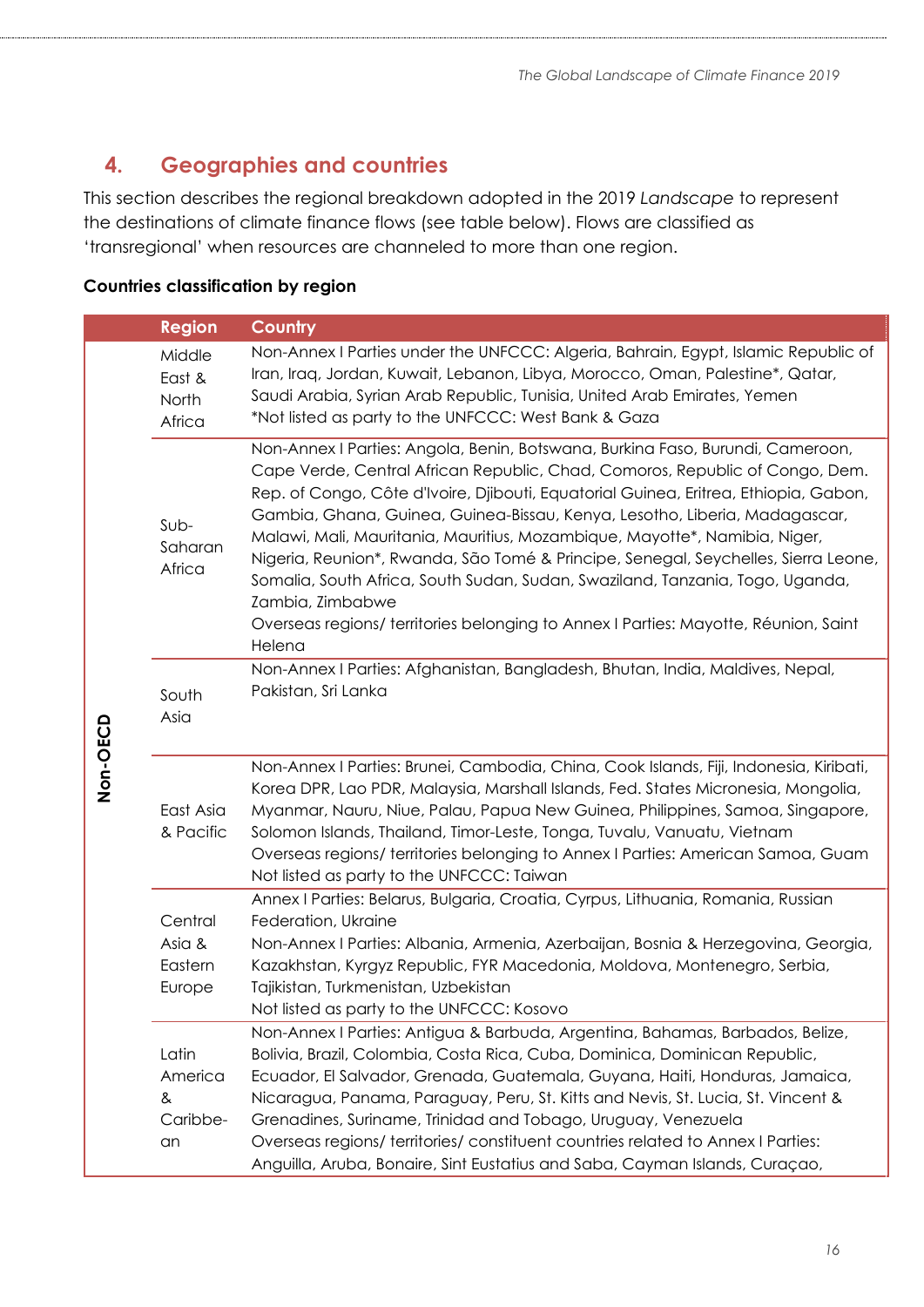|      |                                 | Falkland Islands, French Guiana, Guadeloupe, Martinique, Montserrat, Puerto Rico,<br>St. Barthélemy, Saint Martin, Turks and Caicos Islands, Virgin Islands, West Indies                                                                                                                                                                                      |
|------|---------------------------------|---------------------------------------------------------------------------------------------------------------------------------------------------------------------------------------------------------------------------------------------------------------------------------------------------------------------------------------------------------------|
| OECD | Western<br>Europe               | Annex I Parties: Andorra, Austria, Belgium, Cyprus, Czech Republic, Denmark,<br>Estonia, Finland, France, Germany, Greece, Hungary, Iceland, Ireland, Italy, Latvia,<br>Liechtenstein, Luxembourg, Malta, Netherlands, Norway, Poland, Portugal, Slovakia,<br>Slovenia, Spain, Sweden, Switzerland, Turkey, United Kingdom<br>Non-Annex   Parties: San Marino |
|      | Americas                        | Annex I Parties: Canada, United States of America<br>Non-Annex   Parties: Chile, Mexico                                                                                                                                                                                                                                                                       |
|      | Japan<br>Korea<br><b>Israel</b> | Annex   Parties: Japan<br>Non-Annex I Parties: Korea, Israel                                                                                                                                                                                                                                                                                                  |
|      | Other<br>Oceania                | Annex I Parties: Australia, New Zealand<br>Overseas regions/territories/constituent countries related to Annex I Parties: British<br>Indian Ocean Territory, Christmas Island, Cocos (Keeling) Islands, French Polynesia,<br>French Southern Territories, New Caledonia, Norfolk Island, Northern Mariana<br>Islands, Pitcairn, Tokelau,                      |

*Note: Listing of Annex I/ Non-Annex I Parties to the Convention based on [UNFCCC](https://unfccc.int/process/parties-non-party-stakeholders/parties-convention-and-observer-states?field_national_communications_target_id%5B515%5D=515) (2019).*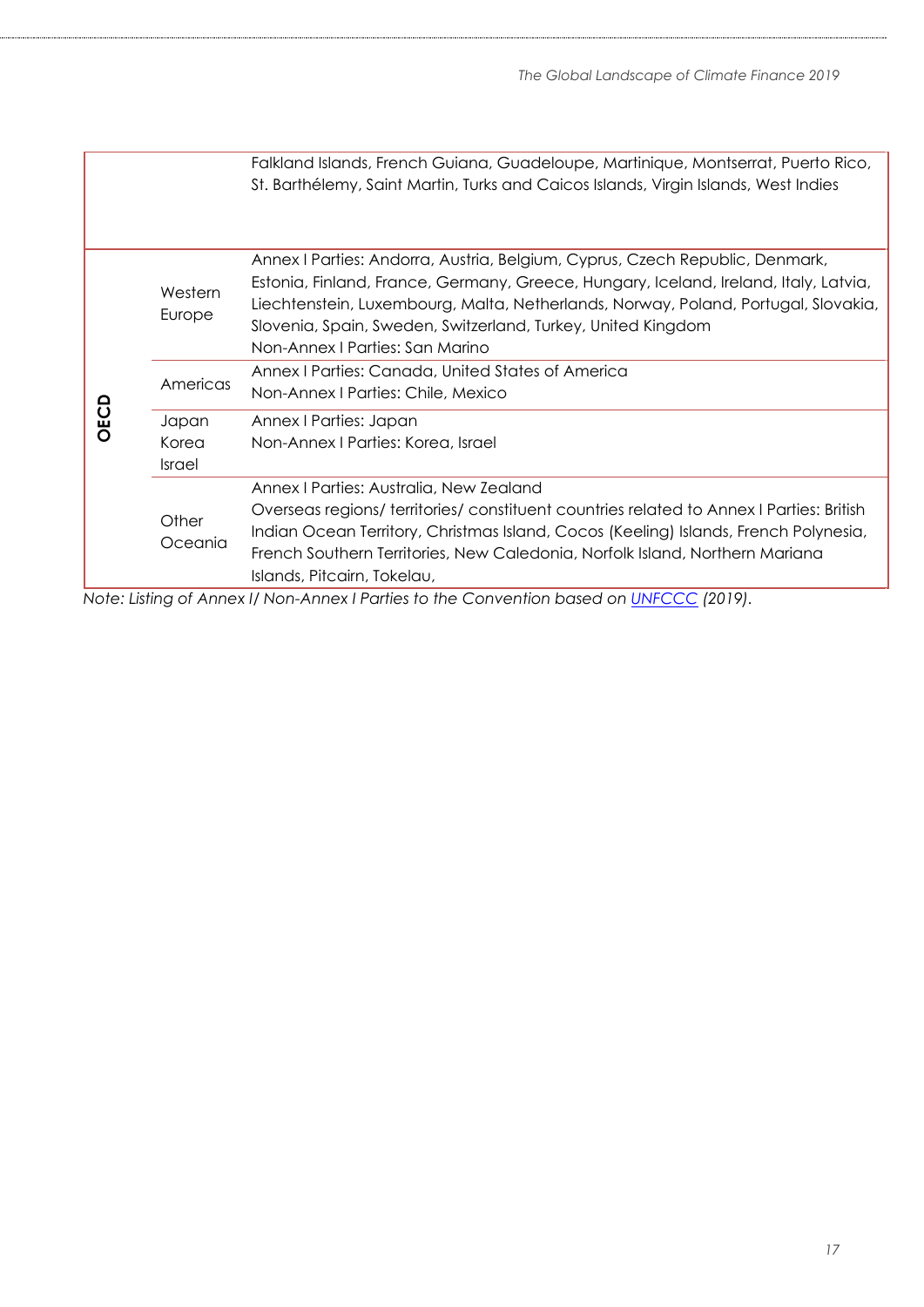## **References**

Bloomberg New Energy Finance (BNEF). 2019a. *"Renewable energy projects and Asset finance databases [Internet]"*; [cited May 24, 2019]. At:

<https://www.bnef.com/projects/search> and

<https://www.bnef.com/assetfinancing/> (registration required).

Bloomberg New Energy Finance (BNEF). 2019b. *"Market Size: Generation Capacity and Finance Databases [Internet]"; [cited May 24, 2019]* At: [https://www.bnef.com/MarketSizing/Gen](https://www.bnef.com/MarketSizing/GenerationCapacity)

[erationCapacity](https://www.bnef.com/MarketSizing/GenerationCapacity) and

[https://www.bnef.com/MarketSizing/Finan](https://www.bnef.com/MarketSizing/Finance) [ce](https://www.bnef.com/MarketSizing/Finance) (registration required).

Buchner B., Falconer A., Hervé-Mignucci M., Trabacchi C., Brinkman M. 2011. *"The Landscape of Climate Finance"*. Venice: Climate Policy Initiative (CPI). At: [http://climatepolicyinitiative.org/europe/](http://climatepolicyinitiative.org/europe/publication/the-landscape-of-climate-finance/) [publication/the-landscape-of-climate](http://climatepolicyinitiative.org/europe/publication/the-landscape-of-climate-finance/)[finance/](http://climatepolicyinitiative.org/europe/publication/the-landscape-of-climate-finance/)

Buchner B., Hervé-Mignucci M., Falconer A., Trabacchi C. 2012. *''Global Landscape of Climate Finance 2012''*. Venice: Climate Policy Initiative (CPI). At: [http://climatepolicyinitiative.org/publicati](http://climatepolicyinitiative.org/publication/global-land-scape-of-climate-finance-2012) [on/global-land-scape-of-climate-finance-](http://climatepolicyinitiative.org/publication/global-land-scape-of-climate-finance-2012)[2012](http://climatepolicyinitiative.org/publication/global-land-scape-of-climate-finance-2012)

Buchner B., Hervé-Mignucci M., Trabacchi C., Wilkinson J., Stadelmann M., Boyd R., Mazza F., Falconer A., Micale V. 2013. *"Global Landscape of Climate Finance 2013"*. A Climate Policy Initiative (CPI) Report. November 2013. Venice, Italy. At: [http://climatepolicyinitiative.org/publicati](http://climatepolicyinitiative.org/publication/global-land-scape-of-climate-finance-2013/) [on/global-land-scape-of-climate-finance-](http://climatepolicyinitiative.org/publication/global-land-scape-of-climate-finance-2013/)[2013/](http://climatepolicyinitiative.org/publication/global-land-scape-of-climate-finance-2013/)

Buchner B., Stadelmann M., Wilkinson J., Mazza F., Rosenberg A., Abramskiehn D. 2014. *"The Global Landscape of Climate Finance 2014"*. A Climate Policy Initiative (CPI) Report. November 2014. Venice, Italy. At:

[http://climatepolicyinitiative.org/publicati](http://climatepolicyinitiative.org/publicati%20on/global-landscape-of-climate-finance-2014/)  [on/global-landscape-of-climate-finance-](http://climatepolicyinitiative.org/publicati%20on/global-landscape-of-climate-finance-2014/)[2014/](http://climatepolicyinitiative.org/publicati%20on/global-landscape-of-climate-finance-2014/)

Buchner B., Trabacchi, C., Mazza, F., Abramskiehn, D. Wang, D. 2015. *"The Global Landscape of Climate Finance 2015"*. Climate Policy Initiative, Venice, Italy. At:

[https://climatepolicyinitiative.org/wp](https://climatepolicyinitiative.org/wp-content/uploads/2015/11/Global-Landscape-of-Climate-Finance-2015.pdf)[content/uploads/2015/11/Global-](https://climatepolicyinitiative.org/wp-content/uploads/2015/11/Global-Landscape-of-Climate-Finance-2015.pdf)[Landscape-of-Climate-Finance-2015.pdf](https://climatepolicyinitiative.org/wp-content/uploads/2015/11/Global-Landscape-of-Climate-Finance-2015.pdf)

China Development Bank. 2016. *"China Development Bank Sustainability Report 2015"*. Beijing, China.

Falconer A., Stadelmann M. 2014. *"What is Climate Finance? Definition to Improve Tracking and Scale up Climate Finance"*. Climate Policy Initiative (CPI). Venice: CPI. At: [http://climatepolicyinitiative.org/wp](http://climatepolicyinitiative.org/wp-content/uploads/2014/07/Brief-on-Climate-Finance-Definitions.pdf)[content/uploads/2014/07/Brief-on-](http://climatepolicyinitiative.org/wp-content/uploads/2014/07/Brief-on-Climate-Finance-Definitions.pdf)[Climate-Finance-Definitions.pdf](http://climatepolicyinitiative.org/wp-content/uploads/2014/07/Brief-on-Climate-Finance-Definitions.pdf)

Feldman D., Schwabe P. 2018. *"Terms, Trends, and Insights on PV Project Finance in the United States, 2018".* Golden, CO: National Renewable Energy Laboratory. At:

[https://www.nrel.gov/docs/fy19osti/72037.](https://www.nrel.gov/docs/fy19osti/72037.pdf) [pdf](https://www.nrel.gov/docs/fy19osti/72037.pdf)

International Development Finance Club (IDFC) 2018. *"IDFC Green Finance Mapping Report 2018".* [https://www.idfc.org/wp](https://www.idfc.org/wp-content/uploads/2018/12/idfc-green-finance-mapping-2017.pdf)[content/uploads/2018/12/idfc-green](https://www.idfc.org/wp-content/uploads/2018/12/idfc-green-finance-mapping-2017.pdf)[finance-mapping-2017.pdf](https://www.idfc.org/wp-content/uploads/2018/12/idfc-green-finance-mapping-2017.pdf)

International Energy Agency. 2019. World "Energy Investment 2019". <https://www.iea.org/wei2019/>

International Energy Agency Solar Heating and Cooling Programme. 2019. *"Solar Heat Worldwide."* [https://www.iea](https://www.iea-shc.org/Data/Sites/1/publications/Solar-Heat-Worldwide-2019.pdf)[shc.org/Data/Sites/1/publications/Solar-](https://www.iea-shc.org/Data/Sites/1/publications/Solar-Heat-Worldwide-2019.pdf)[Heat-Worldwide-2019.pdf](https://www.iea-shc.org/Data/Sites/1/publications/Solar-Heat-Worldwide-2019.pdf)

International Renewable Energy Agency (IRENA), 2019. "*Renewable Power*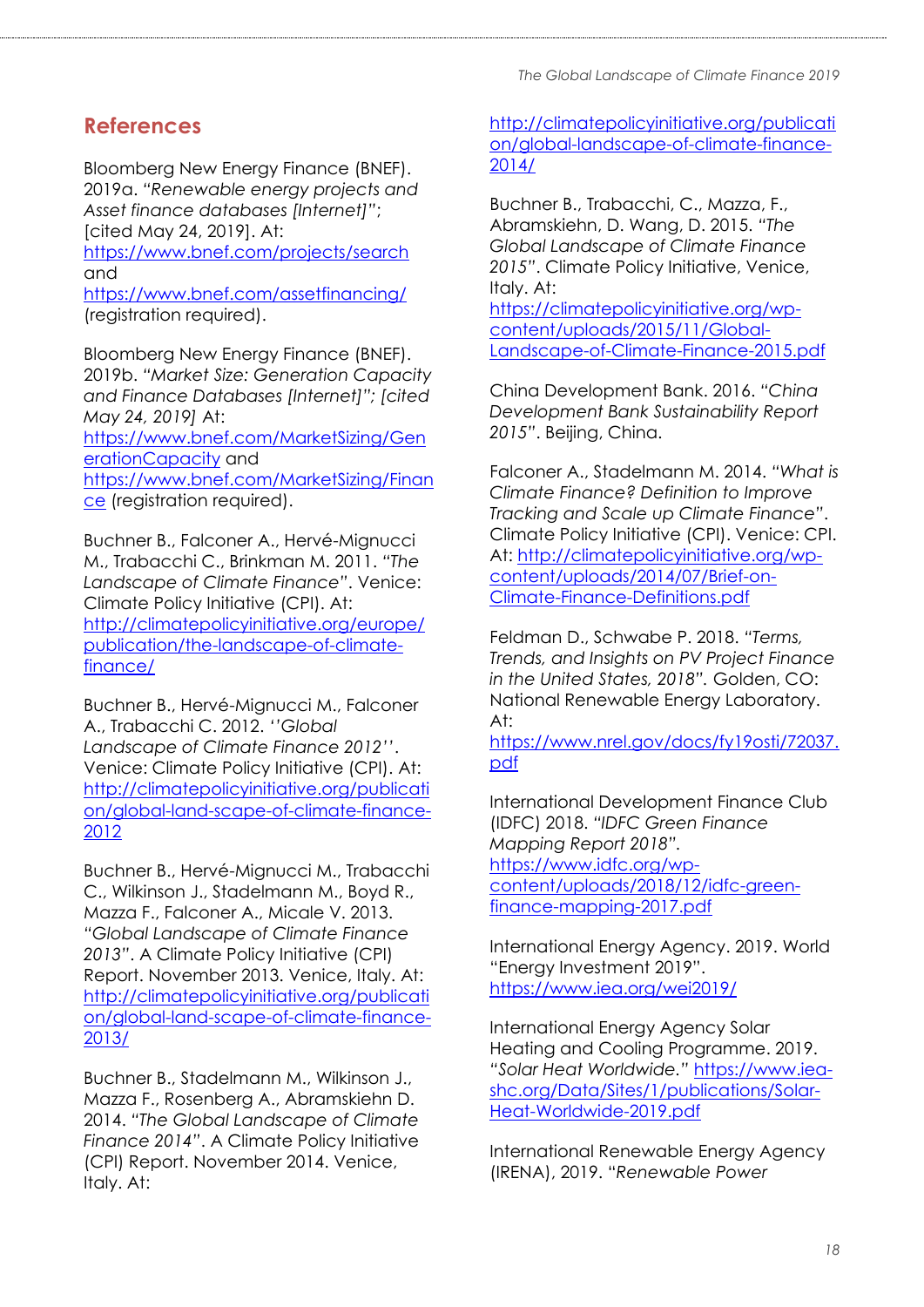*Generation Costs in 2018*". Abu Dhabi. At: [https://www.irena.org/publications/2019/](https://www.irena.org/publications/2019/May/Renewable-power-generation-costs-in-2018) [May/Renewable-power-generation-costs](https://www.irena.org/publications/2019/May/Renewable-power-generation-costs-in-2018)[in-2018](https://www.irena.org/publications/2019/May/Renewable-power-generation-costs-in-2018)

Multilateral Development Banks (MDBs). 2019. "*Joint report on Multilateral Development Banks' Climate finance 2018*". At: [http://www.ebrd.com/2018](http://www.ebrd.com/2018-joint-report-on-mdbs-climate-finance) [joint-report-on-mdbs-climate-finance](http://www.ebrd.com/2018-joint-report-on-mdbs-climate-finance)

MDB. 2015a. *"Common Principles for Climate Mitigation Finance Tracking"*, by African Development Bank (AfDB), the Asian Development Bank (ADB), the European Bank for Reconstruction and Development (EBRD), the European Investment Bank (EIB), the Inter-American Development Bank (IDB) and the World Bank Group. At:

[http://www.worldbank.org/content/dam/](http://www.worldbank.org/content/dam/Worldbank/document/Climate/common-principles-for-climatemitigation-finance-tracking.pdf) [Worldbank/document/Climate/common](http://www.worldbank.org/content/dam/Worldbank/document/Climate/common-principles-for-climatemitigation-finance-tracking.pdf)[principles-for-climatemitigation-finance](http://www.worldbank.org/content/dam/Worldbank/document/Climate/common-principles-for-climatemitigation-finance-tracking.pdf)[tracking.pdf.](http://www.worldbank.org/content/dam/Worldbank/document/Climate/common-principles-for-climatemitigation-finance-tracking.pdf)

MDB. 2015b, *"Common Principles for Climate Change Adaptation Finance Tracking"* by African Development Bank (AfDB), the Asian Development Bank (ADB), the European Bank for Reconstruction and Development (EBRD), the European Investment Bank (EIB), the Inter-American Development Bank (IDB) and the World Bank Group. At: [http://www.eib.org/attachments/docum](http://www.eib.org/attachments/documents/mdb_idfc_adaptation_common_principles_en.pdf) [ents/mdb\\_idfc\\_adaptation\\_common\\_prin](http://www.eib.org/attachments/documents/mdb_idfc_adaptation_common_principles_en.pdf) [ciples\\_en.pdf.](http://www.eib.org/attachments/documents/mdb_idfc_adaptation_common_principles_en.pdf)

MDBs, 2018. *"The MDBs' alignment approach to the objectives of the Paris Agreement: working together to catalyse low-emissions and climate-resilient development"*. Available at: [https://www.ndb.int/wp](https://www.ndb.int/wp-content/uploads/2018/12/Joint-Declaration-MDBs-Alignment-Approach-to-Paris-Agreement_COP24_Final....pdf)[content/uploads/2018/12/Joint-](https://www.ndb.int/wp-content/uploads/2018/12/Joint-Declaration-MDBs-Alignment-Approach-to-Paris-Agreement_COP24_Final....pdf)[Declaration-MDBs-Alignment-Approach](https://www.ndb.int/wp-content/uploads/2018/12/Joint-Declaration-MDBs-Alignment-Approach-to-Paris-Agreement_COP24_Final....pdf)[to-Paris-Agreement\\_COP24\\_Final....pdf](https://www.ndb.int/wp-content/uploads/2018/12/Joint-Declaration-MDBs-Alignment-Approach-to-Paris-Agreement_COP24_Final....pdf)

Klein RJT, Huq S., Denton F., Downing T.E. et al. 2007. *"Inter-relationships between Adaptation and Mitigation"*. Climate Change 2007: Impacts, Adaptation and

Vulnerability. Contribution of Working Group II to the Fourth Assessment Report of the Intergovernmental Panel on Climate Change. M.L. Parry, O.F. Canziani, J.P. Palutikof, P.J. van der Linden and C.E. Hanson, (eds.,) Cambridge University Press, Cambridge, UK, pp 745- 777

Oliver P., Clark A., Meattle C. and Buchner B. *"Global Climate Finance: An Updated View 2018"*. A Climate Policy Initiative (CPI) Report. November 2018. London, UK. At: [https://climatepolicyinitiative.org/wp](https://climatepolicyinitiative.org/wp-content/uploads/2018/11/Global-Climate-Finance-_-An-Updated-View-2018.pdf)[content/uploads/2018/11/Global-](https://climatepolicyinitiative.org/wp-content/uploads/2018/11/Global-Climate-Finance-_-An-Updated-View-2018.pdf)[Climate-Finance-\\_-An-Updated-View-](https://climatepolicyinitiative.org/wp-content/uploads/2018/11/Global-Climate-Finance-_-An-Updated-View-2018.pdf)[2018.pdf](https://climatepolicyinitiative.org/wp-content/uploads/2018/11/Global-Climate-Finance-_-An-Updated-View-2018.pdf)

Organisation for Economic Co-operation and Development (OECD). 2018. *"Climate Related Development Finance at the activity level"*. Paris: OECD's Development Assistance Committee (DAC). At:

[http://www.oecd.org/dac/stats/climate](http://www.oecd.org/dac/stats/climate-change.htm)[change.htm](http://www.oecd.org/dac/stats/climate-change.htm)

Organization for Economic Co-operation and Development (OECD) 2016. *"OECD-DAC Rio Markers for Climate: Handbook"*. Paris, OECD. At:

[http://www.oecd.org/dac/environment](http://www.oecd.org/dac/environment-development/Revised%20climate%20marker%20handbook_FINAL.pdf)[development/Revised%20climate%20mar](http://www.oecd.org/dac/environment-development/Revised%20climate%20marker%20handbook_FINAL.pdf) [ker%20handbook\\_FINAL.pdf](http://www.oecd.org/dac/environment-development/Revised%20climate%20marker%20handbook_FINAL.pdf)

Organization for Economic Co-operation and Development (OECD). 2011. *"Handbook on the OECD-DAC Climate Markers"*. Paris: OECD. At: [http://www.oecd.org/dac/stats/48785310](http://www.oecd.org/dac/stats/48785310.pdf) [.pdf](http://www.oecd.org/dac/stats/48785310.pdf)

Overseas Development Institute (ODI) and Heinrich Böll Foundation (HBF). 2019. *"Climate Funds Update Database"* London; Washington DC: ODI/HBF. At: [http://www.climatefundsupdate.org](http://www.climatefundsupdate.org/)

Renewable Energy Policy Network for the 21st Century (REN 21). 2015. *"Global Status Report"*. Paris: REN21. At: [http://www.ren21.net/wp-](http://www.ren21.net/wp-content/uploads/2015/07/REN12-GSR2015_Onlinebook_low1.pdf)